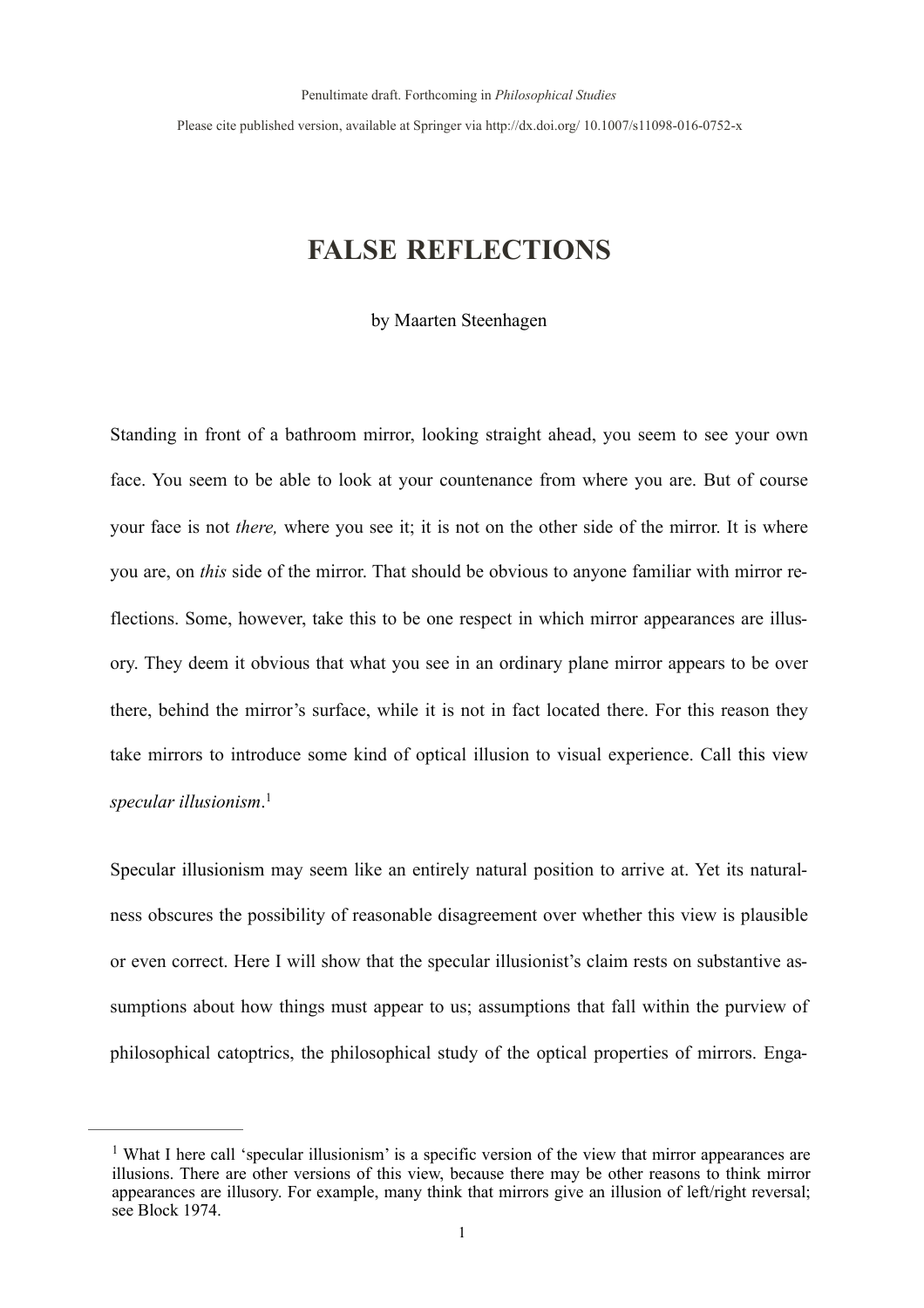ging with this issue helps to correct a common misconception about how mirrors contribute to visual experience.

Here is the plan. I will argue that we have no compelling reason to accept the idea that mirror reflections are illusions of the locations of things. The idea that we have such a reason is rooted in a confused conception of the relations between location, direction, and visibility. The main contribution of the paper is that it brings out that seeing a thing without looking in its direction is only illusory in certain suboptimal conditions. Explaining why this is so will reveal why philosophical catoptrics is relevant to our understanding of vision and visual appearances: mirrors make a contribution to the phenomenology of vision that cannot be reduced to the contribution made by more common visibilia.

To reach my conclusion I will have to engage in the somewhat puzzling enterprise of arguing about appearances. It is not always easy to use philosophical reasoning to establish something about superficial phenomena such as the way things look or seem (cf. Martin forthcoming). But I will show that at least in the case of mirror appearances there are good ways to justify some descriptions of how things appear, and to resist others. I will begin by characterising more precisely the claim that mirror appearances are illusory, and identify the specific assumptions that motivate it.

## **1. A puzzle about mirrors**

It seems obvious that mirrors make a specific contribution to the visual world around us. Yet philosophers of perception rarely take mirror perception to tell us something new or distinctive about vision more generally.

2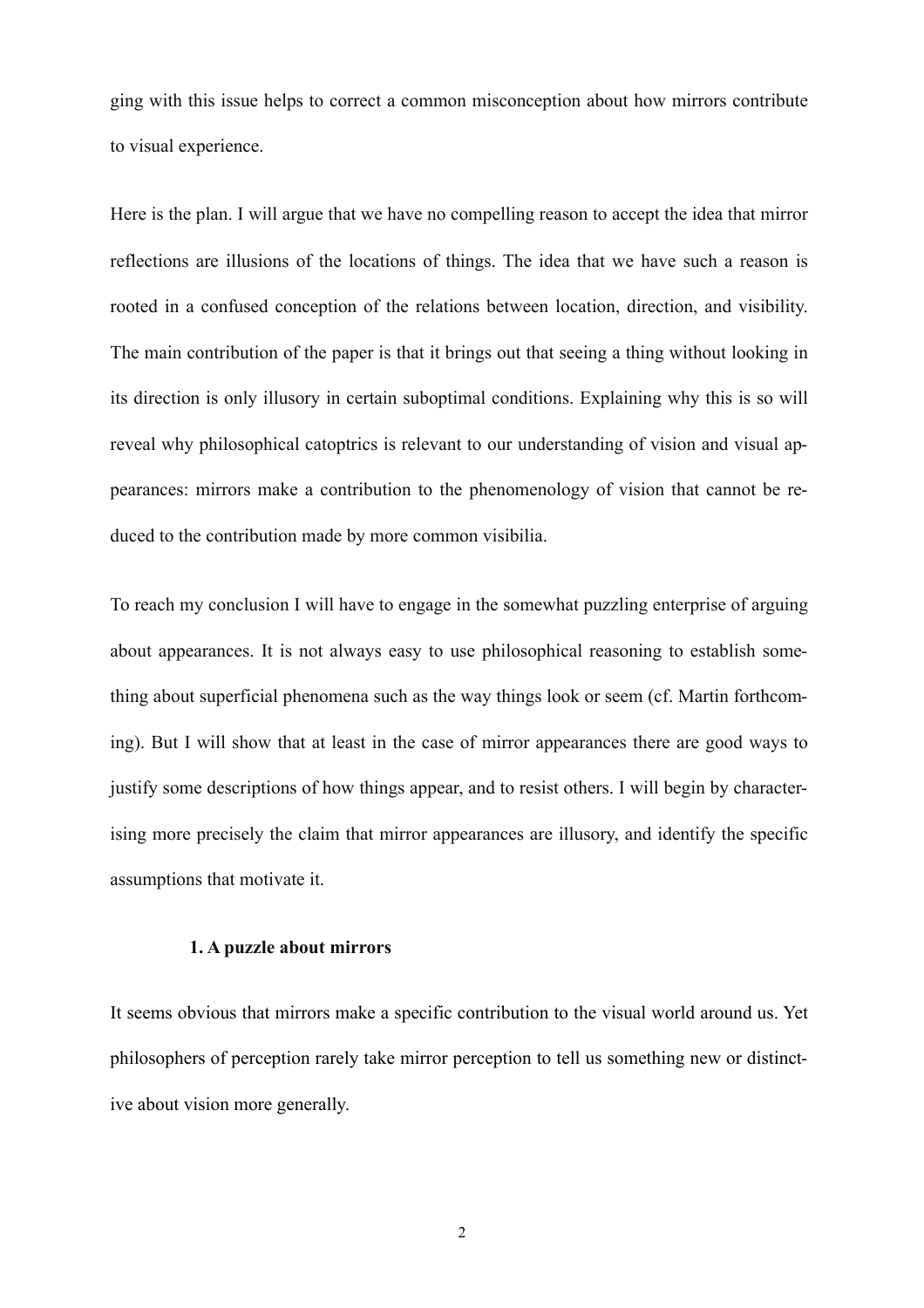<span id="page-2-3"></span>Physically, mirrors are opaque surfaces that reflect incoming light specularly, which means that light from a single incoming direction is not diffused or scattered (as with matt opaque surfaces) but reflected into a single outgoing direction[.](#page-2-0)<sup>2</sup> But to know how the physical properties of mirrors affect the behaviour of light is not yet to know how mirrors impact on the phenomenology of human vision. The physical facts about optics do not wholly determine their phenomenological impact[.3](#page-2-1)

<span id="page-2-4"></span>My interest here is in a phenomenological claim and not a physical one. Specular illusionism is a view about the contribution mirrors make to the character or phenomenology of vision.

It is not hard to find examples of philosophers attracted to specular illusionism. Take the simple example with which I began. In the morning you stand in front of your bathroom mirror. You inspect your face for traces of sleep. Zeno Vendler writes about this situation that "the mirror image of my face appears behind the mirror, yet there is nothing there but bricks" (Vendler 1994, 322). He thinks that, to that extent, mirrors fool us. Austen Clark similarly writes that "there is a sense in which objects reflected in a mirror look as if they are arrayed behindit" (Clark 1996, 490).<sup>4</sup> Clark assumes that this is an illusion due to the nature of reflection. Roberto Casati reconstructs the view these authors seem drawn to as follows:

<span id="page-2-5"></span>what we see in the mirror is a portion of the world: but in virtue of the deviant causal chain, we represent that portion as if it were situated in a different place from where it is in fact located (for instance, on the other side of the wall in the hall

<span id="page-2-0"></span> $2$  For plane mirrors, the reflected rays lie in the plane of incidence, and incident and reflected rays make equal but opposite angles with the perpendicular to the mirror (Katz 2002).

<span id="page-2-1"></span><sup>&</sup>lt;sup>[3](#page-2-4)</sup> Vivian Mizrahi (forthcoming) rightly emphasises that phenomenologically speaking, mirrors are likely to be more complex than the physical story alone would suggest.

<span id="page-2-2"></span><sup>&</sup>lt;sup>[4](#page-2-5)</sup> We can also understand the situation in broader terms, as the experience of seeing a space opening up before us when we look in a mirror (Casati 2012, 196, Mac Cumhaill 2011).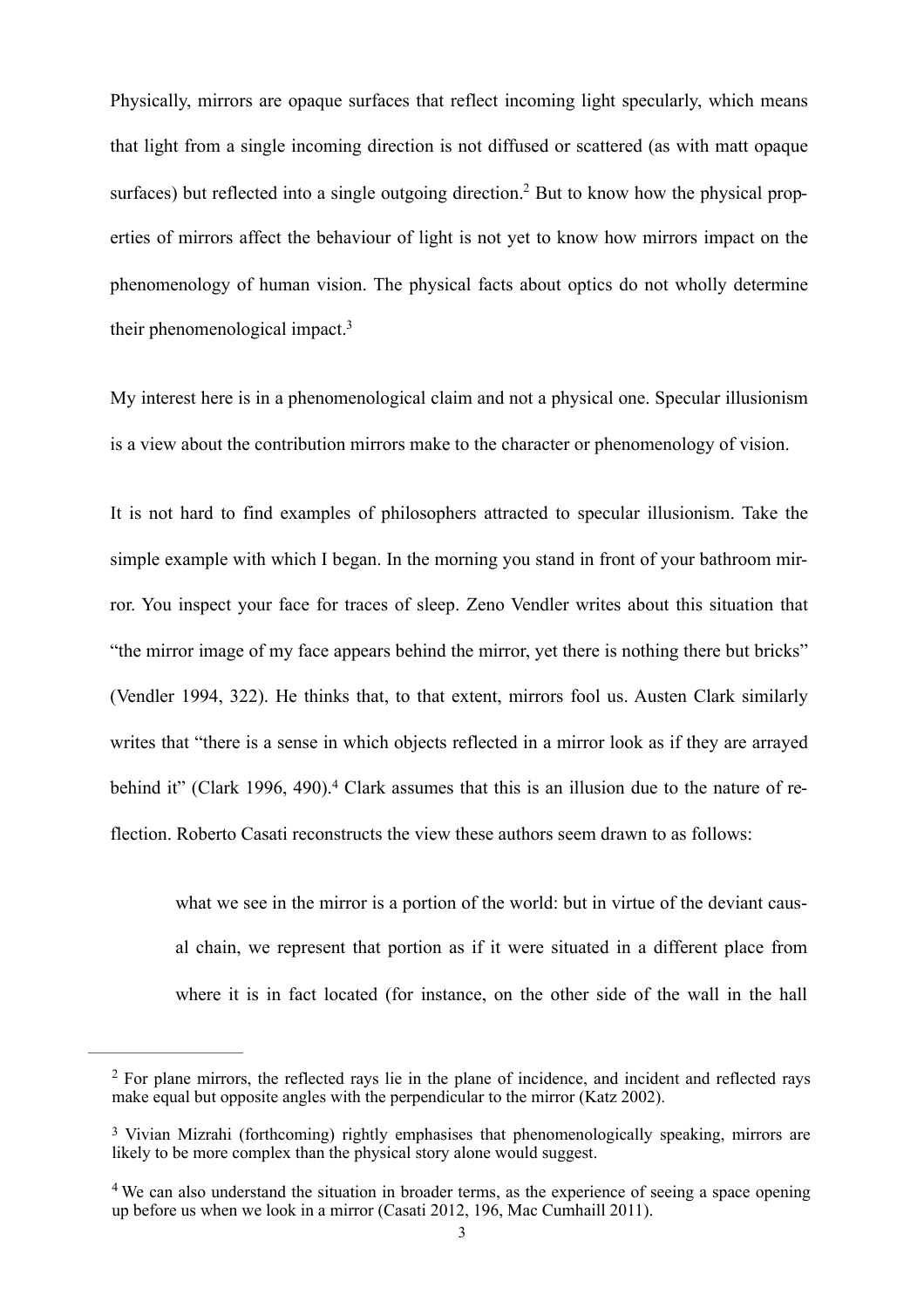where the mirror hangs, which we know to be the entrance to the neighbors' apartment, not ours)…. At first pass, the content of perception of an object reflected in a mirror is therefore mistaken or illusory. (Casati 2012, 196)

Because mirrors redirect the otherwise straight path of light, they make objects and spaces appear to us as if they were situated in places distinct from where they are in fact situated. Or so the thought goes.

This conviction is not only prevalent in philosophy. In psychology, Marco Bertamini's team has contributed significantly to our understanding of the 'folk optics' of mirrors. Studying lay people's behavioural responses and reports, they have uncovered robust patterns that reveal our tacit grasp of how mirrors contribute to the visual world. Yet their research is also in part based on the assumption that what people react to is "a 3D scene … perceived on the other side of the mirror" (Bertamini, Lawson, and Liu 2008, 277).

What could motivate the specular illusionist? The mere physical facts are insufficient, because their phenomenological claim is more than a simple re-description of how mirrors reflect light specularly; it is a claim about how the situations in which these physical facts obtain appear to human perceivers.

Nor could the specular illusionist be motivated by behavioural evidence of people engaging with mirrors. There is little mileage in defending this view on the assumption that people are invariably fooled by mirrors. Typically, people are precisely not fooled by mirrors. No doubt mirrors occasionally trick us. In magic shows, for instance, mirrors are in large part respons-ible for the appearance of the impossible[.](#page-3-0)<sup>[5](#page-3-0)</sup> At points a magician's mirrors may lead you to

<span id="page-3-1"></span><span id="page-3-0"></span><sup>&</sup>lt;sup>[5](#page-3-1)</sup> Jason Leddington suggested to me that the distinctive aim of theatrical magic is to produce illusions of impossible events.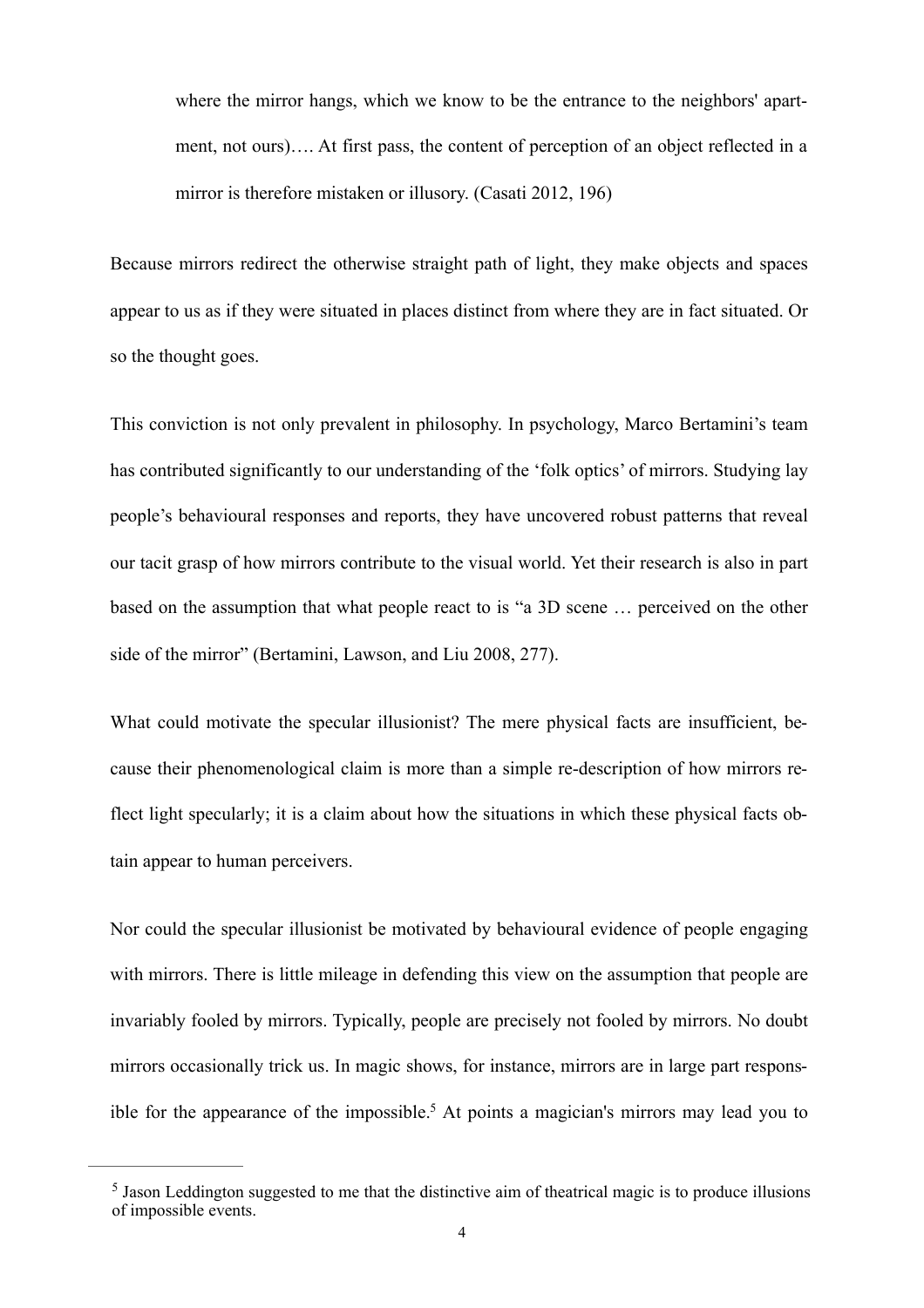believe, wrongly, that things are located where there are not. Casati has called viewers in such situations 'epistemically innocent': they are looking in a mirror but for some reason they remain completely unaware of that fact (Casati 2012). People are rarely innocent in this sense. In most of our encounters with mirrors we are fully aware of what is going on, and feel no inclination to act as if what we see in the mirror is located behind it.

The specular illusionist can grant all this and still maintain that mirrors, even in the most mundane circumstances, nonetheless have something deceptive about them. Whatever else happens, mirrors may still fool us *visually*; their influence on us may be strictly limited to how things look. That would still suffice for an illusion of sorts. That type of illusion does not arise because the mirror has been cunningly situated—it may be right there in plain sight on our bathroom wall. It arises exclusively at the level of appearances.

So understood, there is something puzzling about the kind of effect the specular illusionist attributes to mirrors. How can an appearance be deemed misleading if it does not in fact mislead? The only way to motivate such a claim is as a claim of introspection. In other words, we must understand the claim that mirror appearances are illusory as a first-personal claim about one's visual experience with mirrors. Supposedly, everyone should be able to verify such a claim for themselves: "Don't you agree? What you see in a mirror appears in a location that you know it is not". We are invited to accept this description of how things seem to us when we look into a mirror—a description that can be apt even though we typically know full well that things are not as they appear.

Many authors are convinced that visual situations like this are possible, so at this point we may have no reason to reject the description off-hand. Many characterise stock examples of illusions in just this way: as situations in which the appearance of a state of affairs may per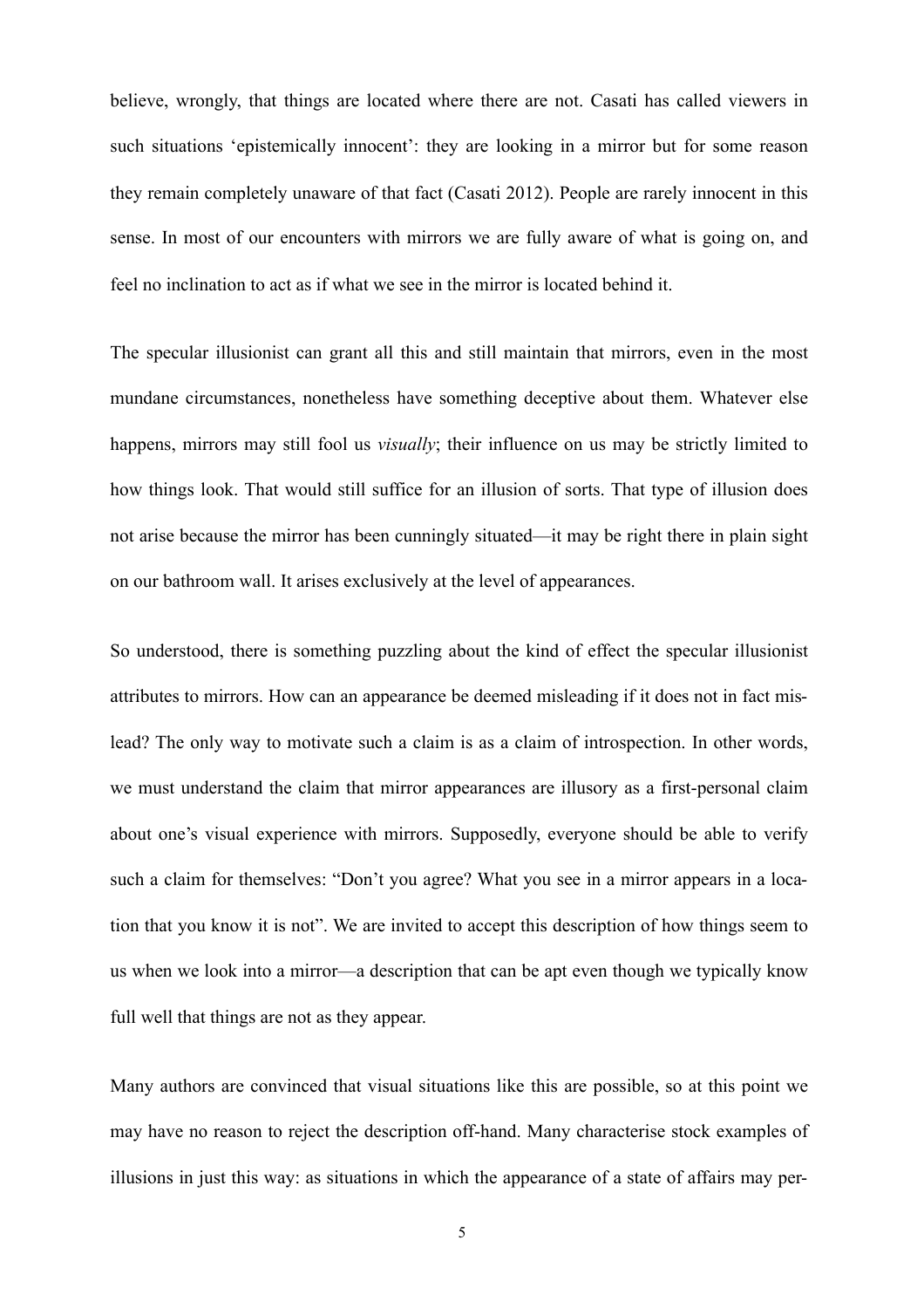sist despite our conscious knowledge of the contrary. Gareth Evans expresses this conviction as follows:

It is a well-known fact about perceptual illusions that it will continue to appear to us as though, say, one line is longer than the other (in the Müller-Lyer illusion) even when we are quite sure that it is not. (Evans 1982, 123)

Evans' statement helps us get a better grasp on the claim the specular illusionist advances. They in effect group mirror appearances under the heading 'perceptual illusion' as characterised by Evans. For example, Clark's claim that "there is a sense in which objects reflected in a mirror look as if they are arrayed behind it" offers precisely such a specification. Clark here maintains that despite our knowledge that what we are seeing is not arrayed behind the mirror, it will continue to appear to us as though the objects we see are so arrayed. It is on the basis of this diagnosis about how things appear that the specular illusionist concludes that mirror appearances are illusory or misleading. The visual illusion occurs purely at the level of the phenomenology of vision. As one could put it, though we ourselves aren't fooled, our eyes are.

## **2. Optical illusion**

So far I have considered the seemingly natural claim that mirror appearances are illusory because they make it look as if the object that appears is behind the mirror. We can now present the motivation for this view about mirror appearances as an amalgam of three assumptions:

- A. If something appears to be some way while it is in fact not that way, then its appearance is at least to that extent illusory.
- B. The objects we see in a mirror appear to be located behind the mirror.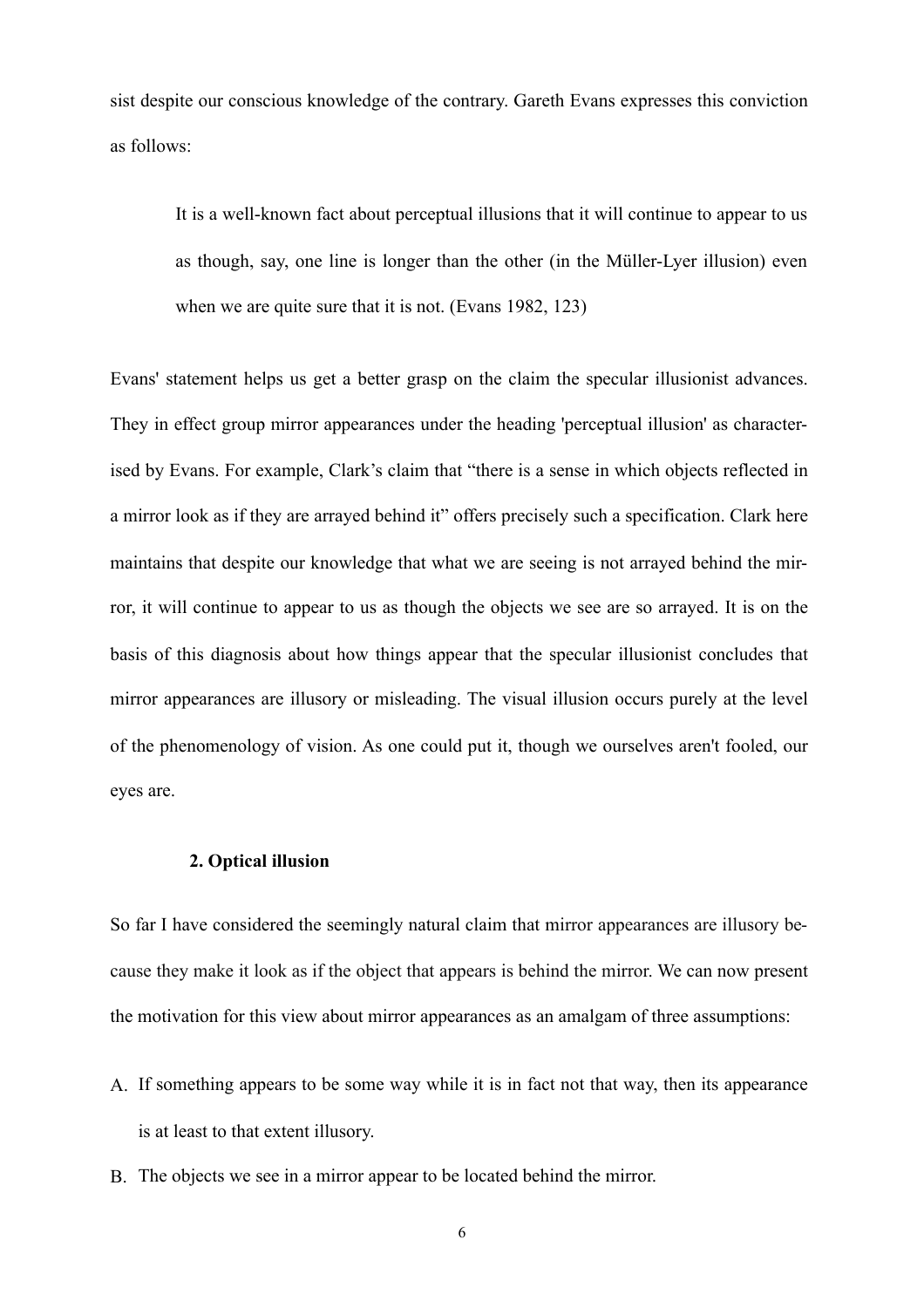C. The objects we see in a mirror are not located behind the mirror.

All three claims seem plausible. The first is about the nature of illusion, and how it is strictly grounded in how things appear to us. The second is a purely phenomenological claim: a characterisation of how things look to us when we see something in a mirror, independent from how we subsequently respond to this appearance, or from what we think about the situation we are in. The third is empirical, about where the object we see in a mirror is in fact located.

Having identified the motivation for specular illusionism, we are now in a position to assess whether we should be compelled to accept the view. Should we accept each of the assumptions that underpin it? For the purpose of this discussion I will accept the first, but I do want to briefly explain the claim about illusions that it embodies.

<span id="page-6-1"></span>It is common to think of illusory appearances in terms of a specific kind of experience. A visual illusion is a visual experience of an object *o*, appearing to be some way *F*, where *o* is not in fact *F*. Think of one of those well-known motion illusions, such as Akiyoshi Kitaoka's *RotatingSnakes*.<sup>6</sup> Looking at that figure, at least for brief moments, the colourful disks before you appear to be in motion, while they are not in fact in motion. Especially when viewed on a computer screen, it may seem hard to tell whether you are looking at a still graphic or an animated GIF. Even if you know that you are looking at the former, and so know that the shapes do not move, they nonetheless continue to *appear* to move. On the current understanding of illusion, the appearance of such figures is to that extent illusory.

<span id="page-6-0"></span>To see *Rotating Snakes* [and several other peripheral drift illusions, see Kitaoka's website: http://](http://www.ritsumei.ac.jp/~akitaoka/index-e.html) [6](#page-6-1) www.ritsumei.ac.jp/~akitaoka/index-e.html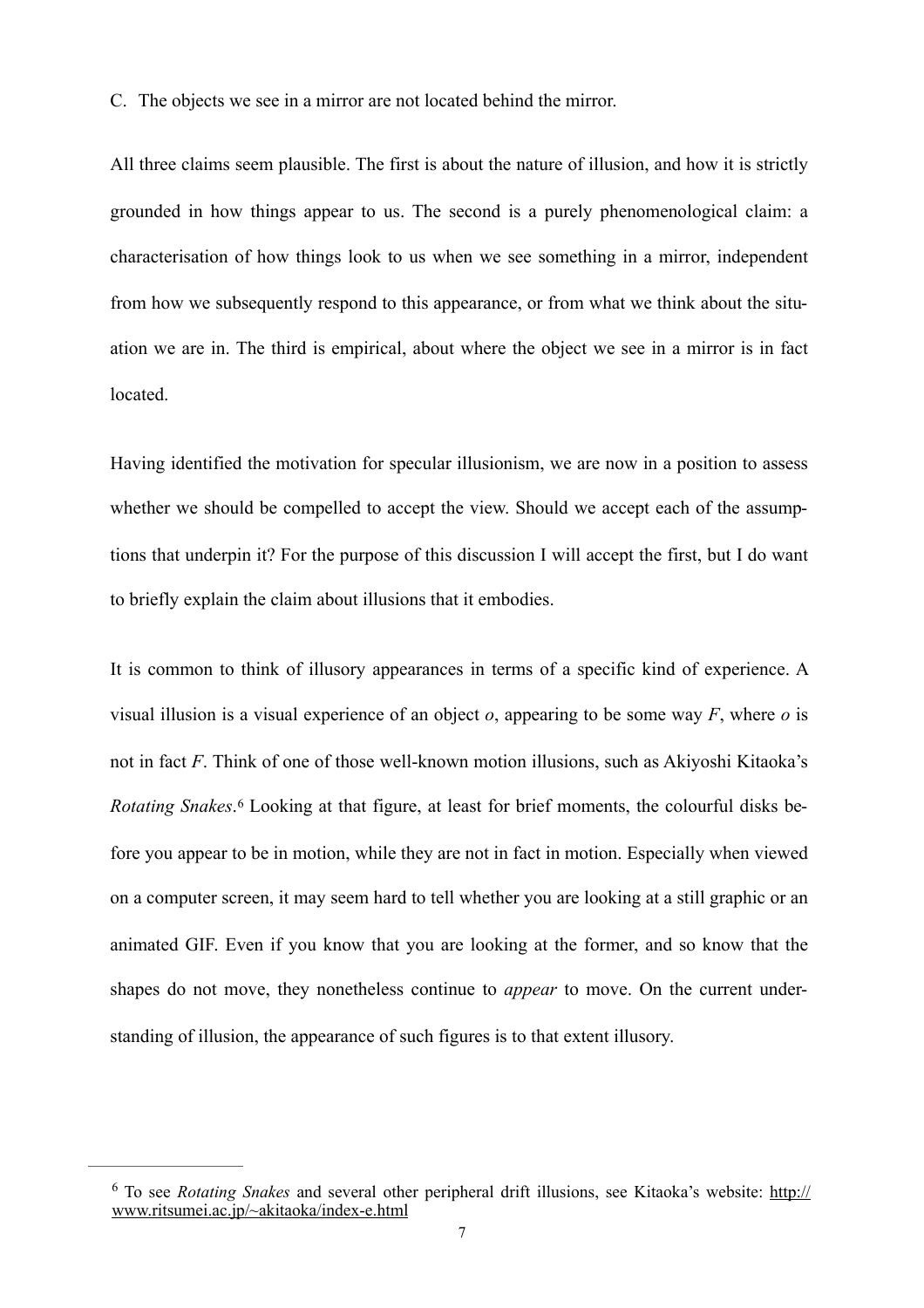The same can be said about the Müller-Lyer illusion as discussed by Evans. When we look at the Müller-Lyer lines, one line will appear to be longer than the other, despite our knowledge that the lines are in fact of equal length. Here too, such facts about the situation suffice for the appearance of the figure to count as illusory. Both *Rotating Snakes* and the Müller-Lyer lines can introduce a genuine tension in our experience between what we know and what we see, one that should be of interest to anyone studying perception. Hence, there is some point to classifying appearances that fit this characterisation as illusions. It captures a relevant sense in which appearances can be said to be illusory.

The specular illusionist is convinced that mirror appearances are illusory because they give a misleading visual impression of a reflected object's location. I have explained why this claim must be based on introspection, and have explained the conception of illusion that it presupposes. We can flesh out this line of reasoning in even more detail by showing how the earlier three ideas naturally come together to form an argument.

- 1. If something appears to be some way while it is in fact not that way, then its appearance is at least to that extent illusory (A).
- 2. If the objects we see in a mirror appear to be located behind the mirror and they are not located behind the mirror, then their appearance is, at least to the extent of their apparent location, illusory (from 1, a fortiori).
- 3. The objects we see in a mirror appear to be located behind the mirror (B).
- 4. The objects we see in a mirror are not located behind the mirror (C).
- 5. The appearance of the objects we see in a mirror is, at least to the extent of their apparent location, illusory (from 2, 3, and 4).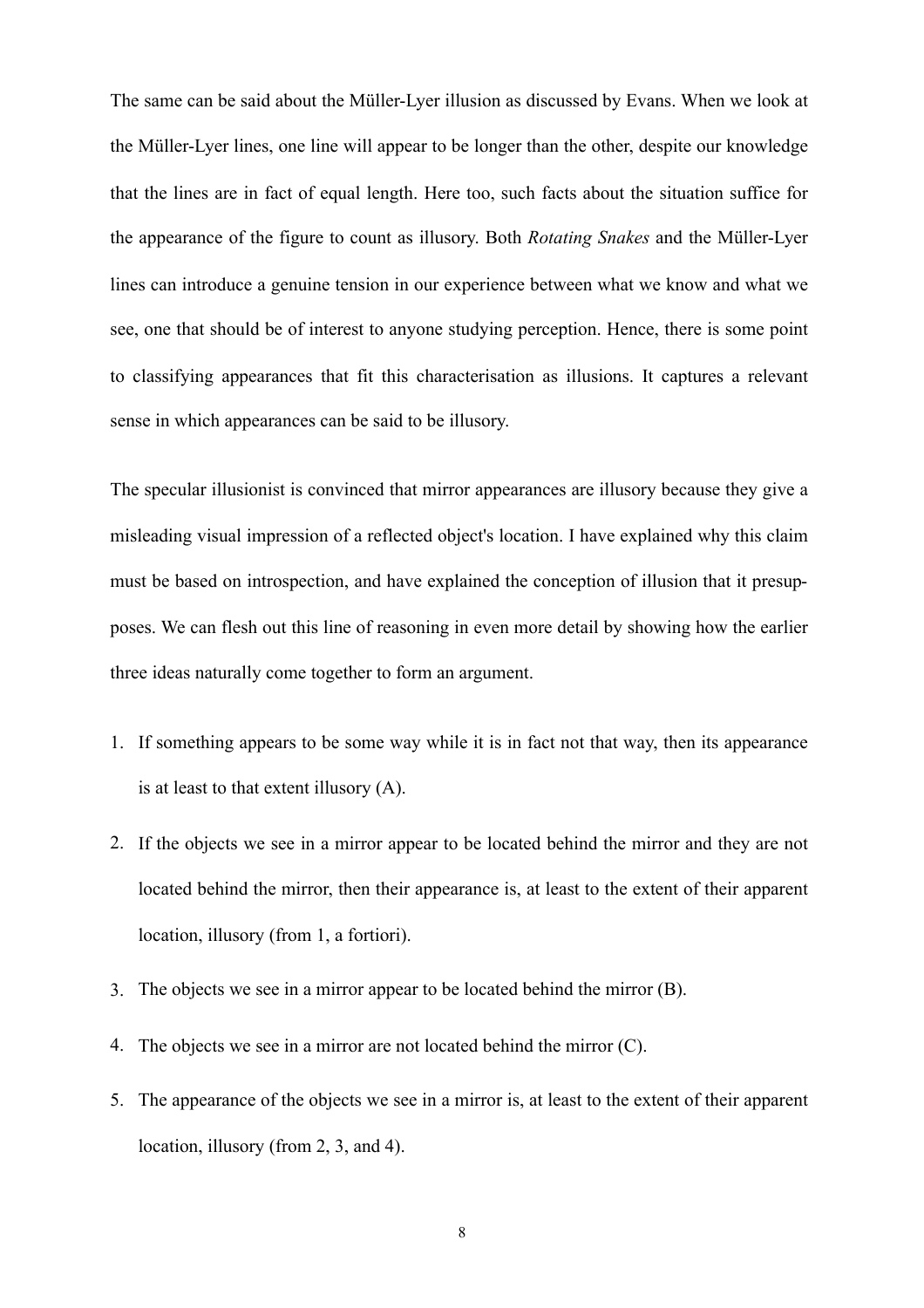This argument is valid. If we want to resist the view that mirror reflections are illusions, and if we go along with the view of illusion on which it relies (as expressed in 1), then we must rejecteither the third or the fourth premise.<sup>7</sup> These premises embody two philosophical assumptions about the optical properties of mirrors.

<span id="page-8-1"></span>Assuming that this argument captures the motivation of the specular illusionist, in the rest of this paper I will consider both strategies. The first strategy I will discuss denies the fourth premise and so refuses to accept  $(C)$ , that the scene we see in a mirror is in fact not behind the mirror. A proponent of this strategy must make it plausible that what we see in a mirror is located behind the mirror. As I will show, this strategy may seem attractive to those enchanted by the way in which geometrical optics models mirror reflection. The other strategy denies the third premise (refuses to accept B), namely that the scene we see in a mirror appears to be behind the mirror.

To look ahead, in the end I will favour the second strategy, and suggest that we should resist the idea that the objects we see in a mirror appear to be behind it. I will motivate this by distinguishing more precisely the relations between location, direction, and visibility. But discussing the first strategy is nevertheless instructive. Critical reflection on this move reveals some of the elementary distinctions that are needed when thinking about the optical properties of mirrors.

## **3. Alice and the theory of virtual images**

Hold something up in front of a mirror, and ask yourself where what you see in the mirror is located. The first strategy maintains that what you see in the mirror is located behind it, such that if it appears to be over there the appearance could be veridical. But why would someone

<span id="page-8-0"></span> $<sup>7</sup>$  $<sup>7</sup>$  $<sup>7</sup>$  I take the inference from 1 to 2 to be entirely straightforward.</sup>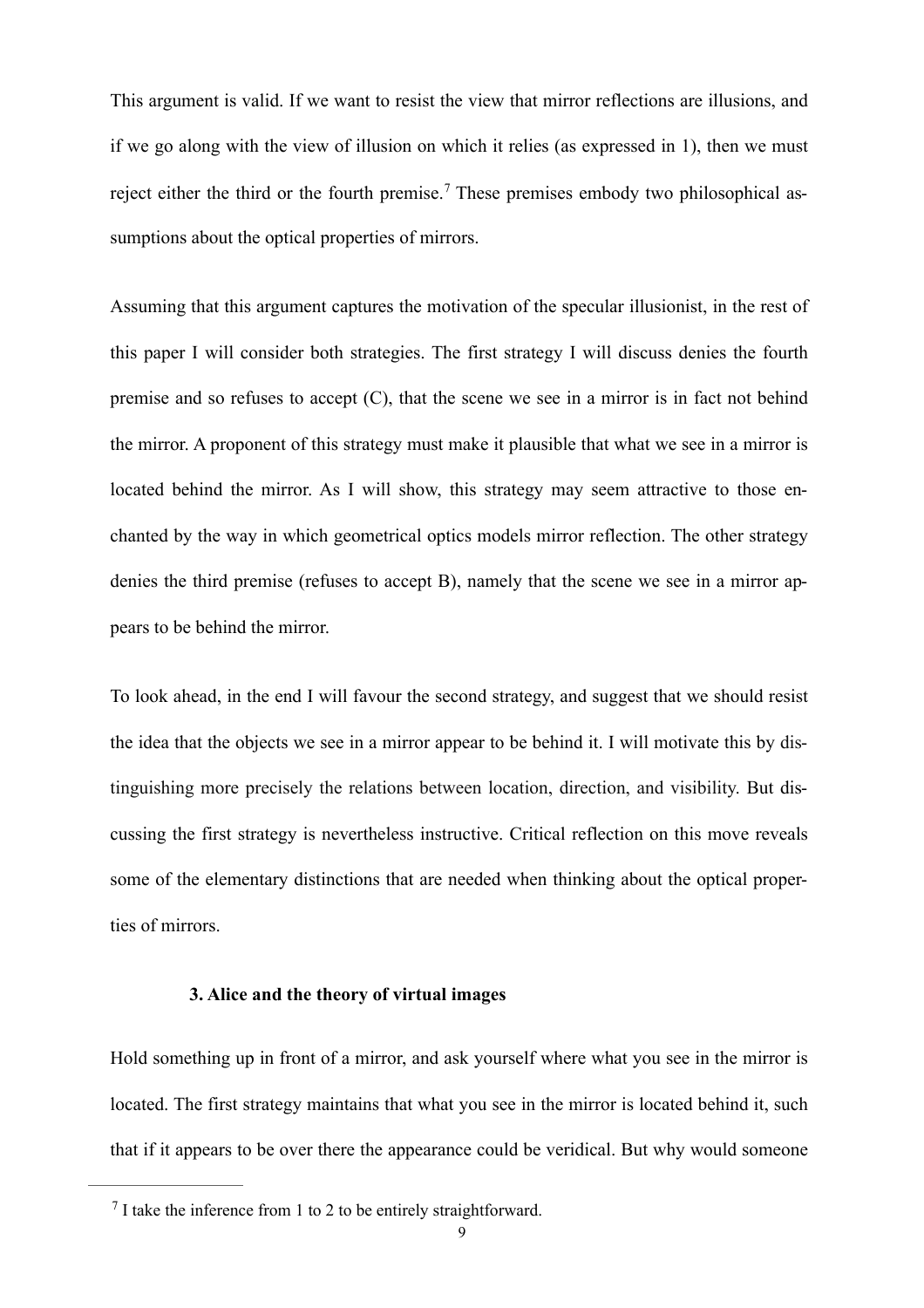go along with this idea? What you hold up is surely in your hand, and not behind the mirror. One would need to posit some additional thing, and assume that this is what you see when you look in a mirror.

Lewis Carroll, in *Through the Looking Glass* (1871), describes one way of pursuing this strategy. Alice arrives at a distinctive catoptrical theory when she concludes that the mirror in her room gives her a view on a distinct space located on the other side of the looking glass:

I'll tell you all my ideas about Looking-glass House. First, there's the room you can see through the glass—that's just the same as our drawing room, only the things go the other way. I can see all of it when I get upon a chair—all but the bit behind the fireplace. … Well then, the books are something like our books, only the words go the wrong way; I know that, because I've held up one of our books to the glass, and then they hold up one in the other room.

Alice thinks that the mirror makes visible a collection of material objects located behind the looking glass, distinct from the collection of material objects in the room around her. To account for what we see in mirrors, she posits additional things over and above the familiar objects around us. Casati calls this a 'multiplier' move: the account supposes that what is seen in the mirror is something other than the things actually placed before the mirror (2012: 195).

Alice thus tacitly advances the first strategy to resist the argument I presented earlier: argue that what we see in a mirror is in fact behind the mirror. She does not regard her experience of the room in the mirror as an illusion. She need not, given that she believes that the mirror gives her a view on a distinct room located behind it. She thinks that the mirror makes visible a collection of material objects located behind the looking glass.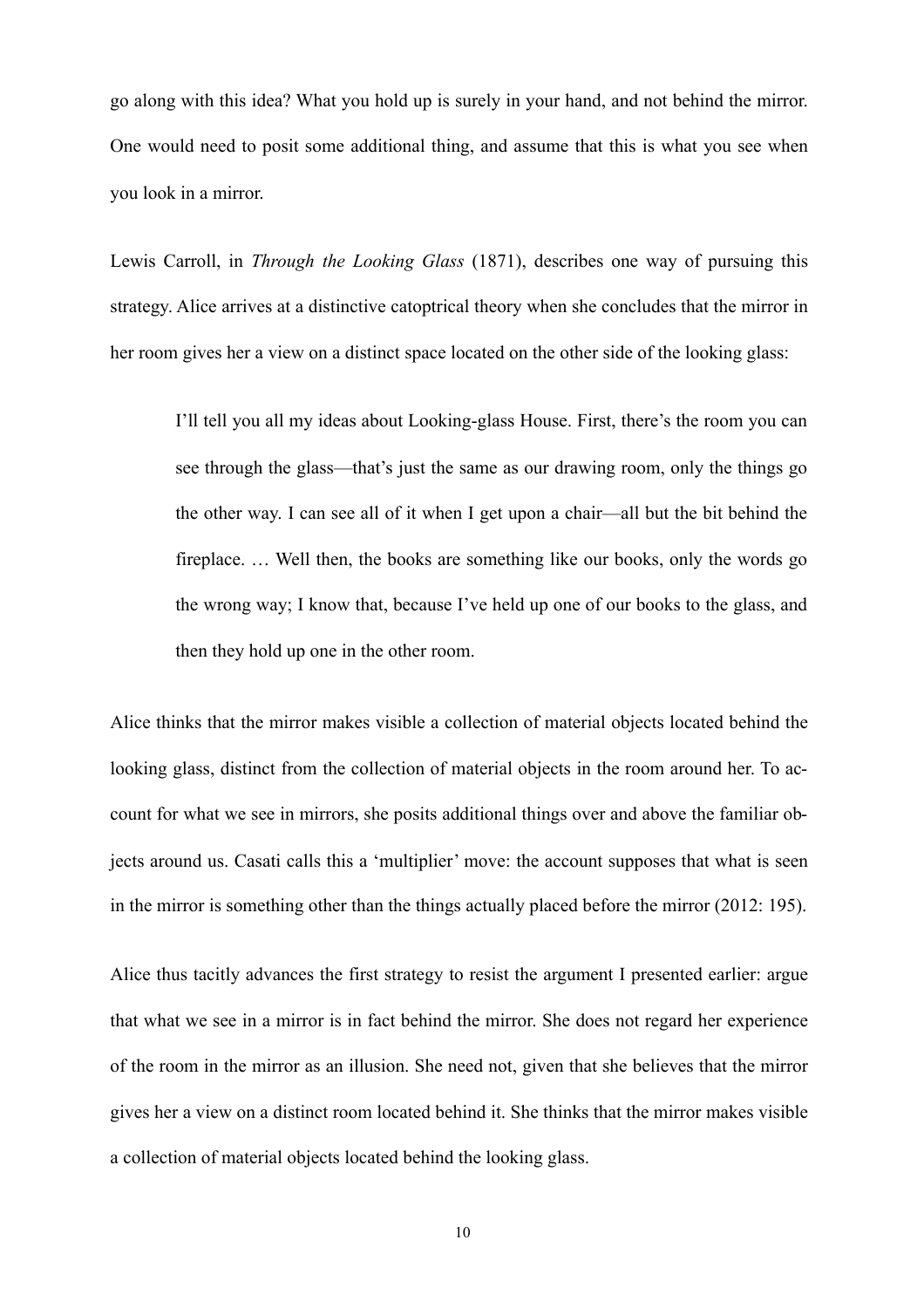

Figure 1: Typical optical diagram illustrating the classical law of reflection.

In the story, Alice seems able to support her hypothesis empirically. We read how she manages to step through the mirror and enter the other room, look into its fireplace, and browse through the collection of Jabberwocky poetry. However, readers will have realised that her excursion was no more than a dream, and that there is no sound evidence of her having been there. Alice gets something wrong about what she sees in the mirror. But someone under the spell of modern optics may think that this is not the location of what she sees. Apart from its fantastical details, Alice's catoptrics is in fact close to something elementary optics invites us to suppose.

Alice thinks that what she sees is located at some point behind the mirror. Modern optical theory is typically interpreted as agreeing with this judgement. Optical textbooks often state that what we see in the mirror must be construed as being behind it (fig. 1). This is generally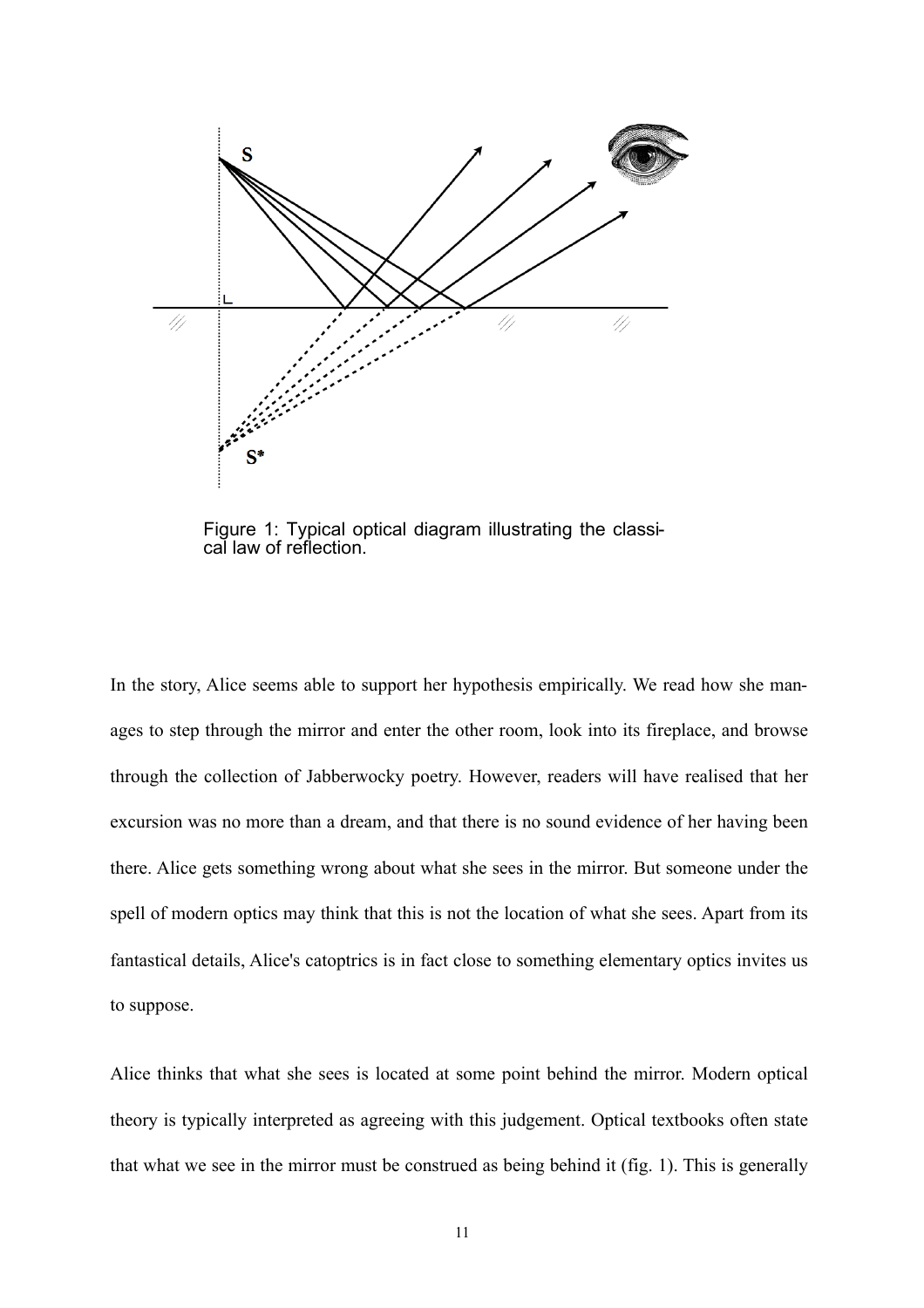taken to convey an optical fact about the location of what is seen in a mirror. What we can see in a mirror is determined by how something before the mirror geometrically relates to the mirroritself.<sup>8</sup> These relations jointly determine the location of a visible mirror image.

<span id="page-11-1"></span>The theory of visible mirror images is widespread, also in philosophy. For example, Ned Block, when investigating the properties of mirrors, takes it to be obvious that

The principles of simple geometrical optics which determine that the mirror produces the image it produces depend only on the geometrical relation between the surface of the mirror and the reflected object. (Block 1974, 267)

Block presupposes that reflection consists in the production of a purely optical image of a reflected object. He maintains we see such images whenever we look in a mirror, and assumes that "mirror images are located a distance behind the mirror equal to the distance from the mirror to the reflected object" (268). In this way, Block can rely on the assumption that what we see in a mirror is behind it without committing himself to Alice's fantastical duplicate world.

What Alice gets wrong, according to the opticist, is the nature of what she sees. Alice assumes that what appears to her to be behind the mirror's surface is a collection of material objects. Yet, as the opticist has it, all that is visible to her is a non-material, virtual image. As Mohan Matthen puts it, in a mirror we see a virtual object; it lacks physical properties and cannot exert a physical influence on things (Matthen, forthcoming).

Alice and the opticist disagree over whether what we see in a mirror is material or not. Yet both are able to resist the conclusion that mirror reflections are illusory, because both assume

<span id="page-11-0"></span><sup>&</sup>lt;sup>[8](#page-11-1)</sup> See Turbayne 1959 for a history of this principle.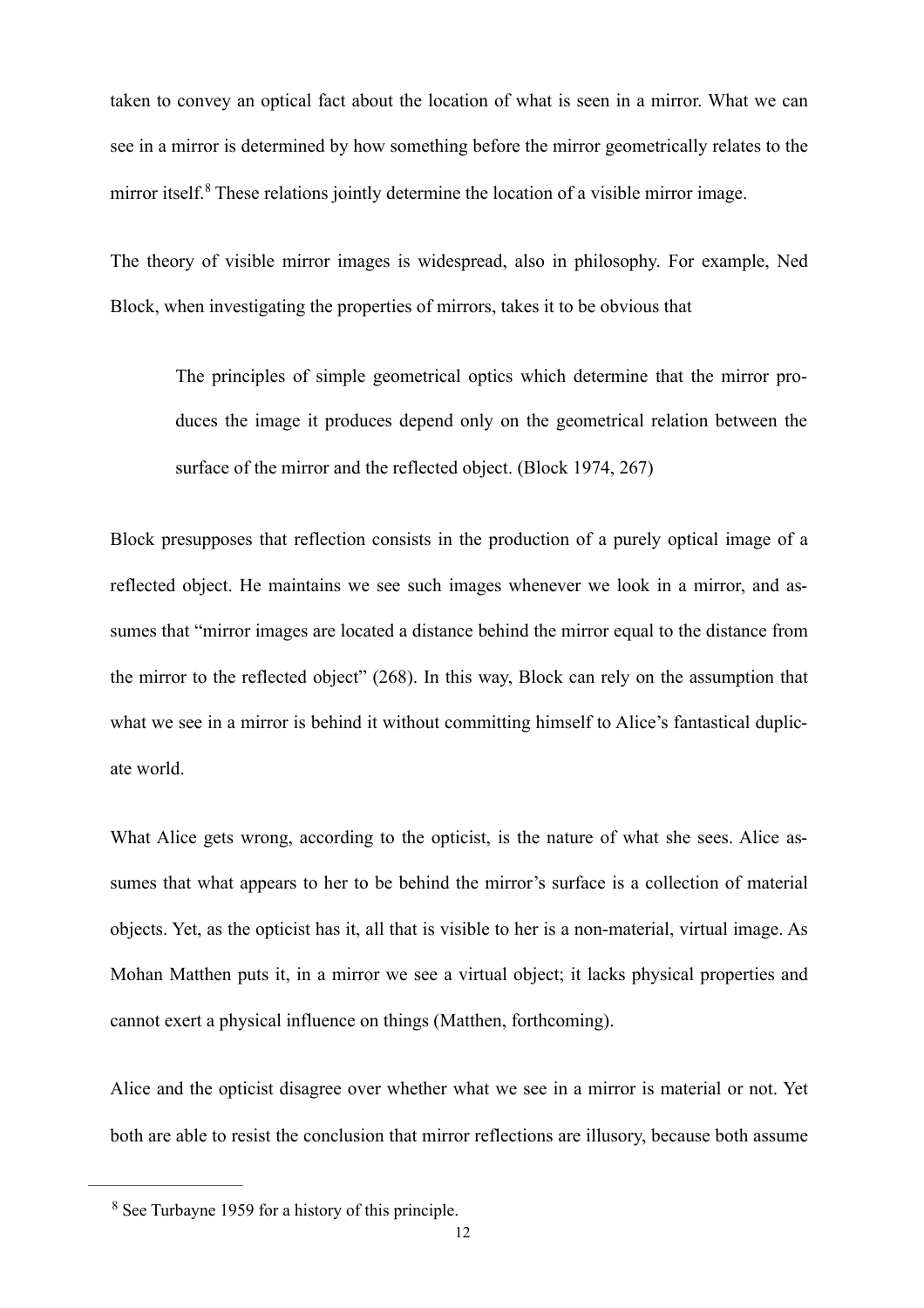that what we see in a mirror is in fact located behind it, be it actually or virtually. Yet they do so only by making controversial assumptions. Alice gets into obvious trouble because what she assumes is empirically false: there is no room with Jabberwocky books located behind the mirror. But the opticist's correction in terms of a non-material image is questionable as well. Understood as an interpretation of how optics connects to the theory of vision, it has neither a solid empirical basis, nor a rationale in introspective judgment. Let me explain this.



Figures 2 and 3: Two figures, the top showing real image formation (S') using a lens, the bottom showing virtual image construction after divergence through a lens (S\*).

First of all, there is little empirical support for the existence of mirror images. Here it is important to distinguish real images from virtual images (fig. 2 and 3). Real images can be projected onto a surface, as we may observe in a *camera obscura*. They can moreover have physical effects: they may chemically alter photosensitive film or discolour surfaces when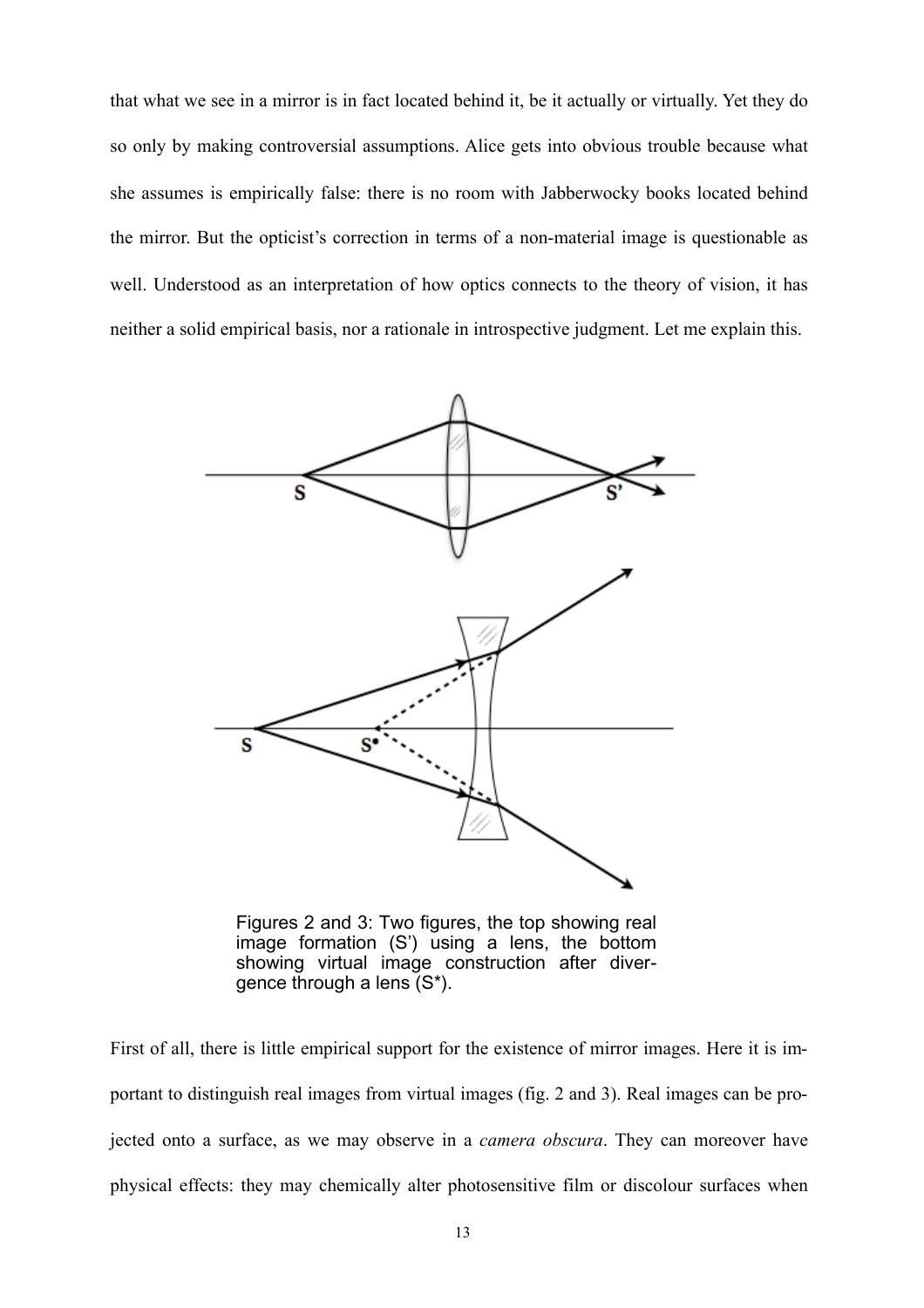projected for prolonged periods of time. In contrast, virtual images cannot exert a physical influence on things. They are not real images (in the optical sense). Our conception of virtual images is first and foremost based on a geometrical model of the behaviour of light when passing through lenses or reflecting in mirrors. That model sometimes asks us to construct a 'virtual intersection' of rays that do not actually intersect. Unless we have reason to import such an image—an aspect of the geometrical *model*—into our conception of reality, it is illegitimate to assume that there are any virtual images for us to see.

As a last resort it could be thought that, though not rooted in any empirical fact about mirrors, mirror images should nonetheless be postulated as a potential object of vision in order to explain how they impact on the phenomenology of visual perception. But this is also not promising. Once we take introspective evidence seriously, we see that it conflicts with the opticist's hypothesis.

When you look into your bathroom mirror, what you see in the mirror looks exactly like a human face. Mirrors typically show things that look just like some ordinary scene or object, something you could encounter face to face. That is what vision tells us, so to speak. According to the opticist, however, what we in fact see is no more than an immaterial image. This is a conflict; visual experience tells us that we are looking at a physical object, yet the opticist has to urge that this is misleading. In this way the opticist invalidates the only grounds that could support their position.

The opticist's way of connecting geometrical optics to the theory of vision may strike one as wrong-headed. We need not make the initial assumption that what we see in a mirror is an image. As an assumption about what we see this lacks empirical support and seems to contradict our first-personal judgments.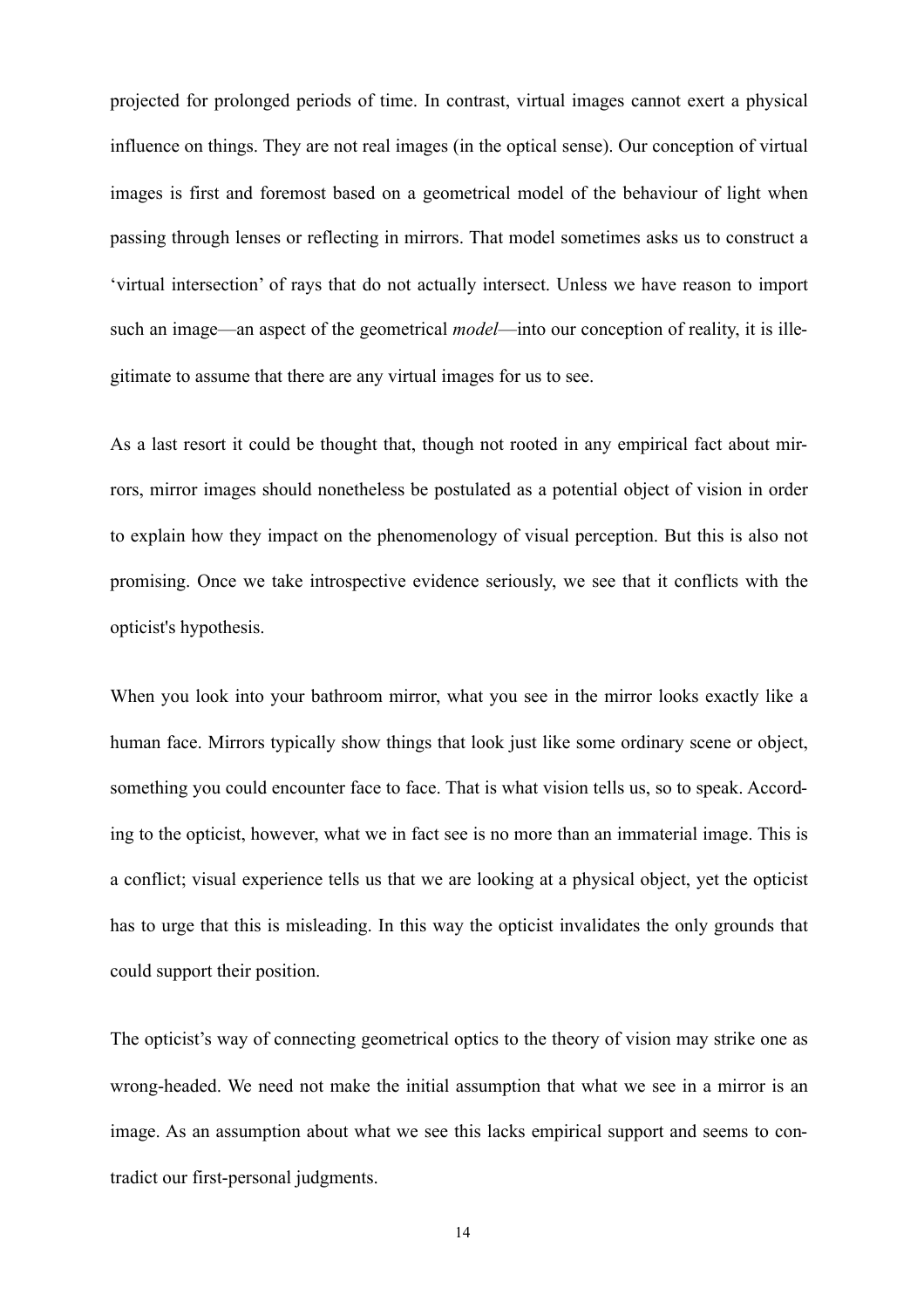A more neutral stance is available, however. This is a stance that allows one to engage more directly with the specular illusionist 's claim about the phenomenology of looking at things in mirrors. In what follows I will assume this more minimalist understanding of the situation. In your bathroom mirror you look at your own face—an actual material object—*via* the mirror[.9](#page-14-0) There is no image here, just the mirror and your face. Yet I also want to say that seeing your face over there is no illusion. Given the argument under consideration, this forces me to deny premise 3, that what we see in a mirror appears to be behind it—the second strategy I announced above.

#### <span id="page-14-1"></span>**4. Appearing in situ**

I have already brought out that specular illusionism must involve a first-personal claim about how things appear when they are seen in a mirror: the scene we see appears to be behind the mirror. As yet we have no reason to reject this idea off-hand. It could be correct. But why accept it? To answer this I want to consider more carefully the nature of such visual appearances.

Here is a commonplace starting point. When you see your face in your bathroom mirror, you see it *over there*. Your eyes must face some part of the mirror. You can point to where you see your face, and trace its outline on the mirror's surface. That you see your face *over there* is self-evident. But it is not obvious that the only way to construe this is in terms of the apparent location of what you see. I want to suggest that it is more precise to construe it in terms of the ordinary concept of a *direction*.

<span id="page-14-0"></span><sup>&</sup>lt;sup>[9](#page-14-1)</sup> A similarly minimalist account is suggested by Boyd Millar. He thinks that an account that construes mirror perception in terms of the perception of virtual objects is unnecessarily complicated. Such an account, he writes, "ought to be rejected for that reason: a far simpler account is that when you see something reflected in a mirror what you see is an ordinary physical object" (2011, 568n19).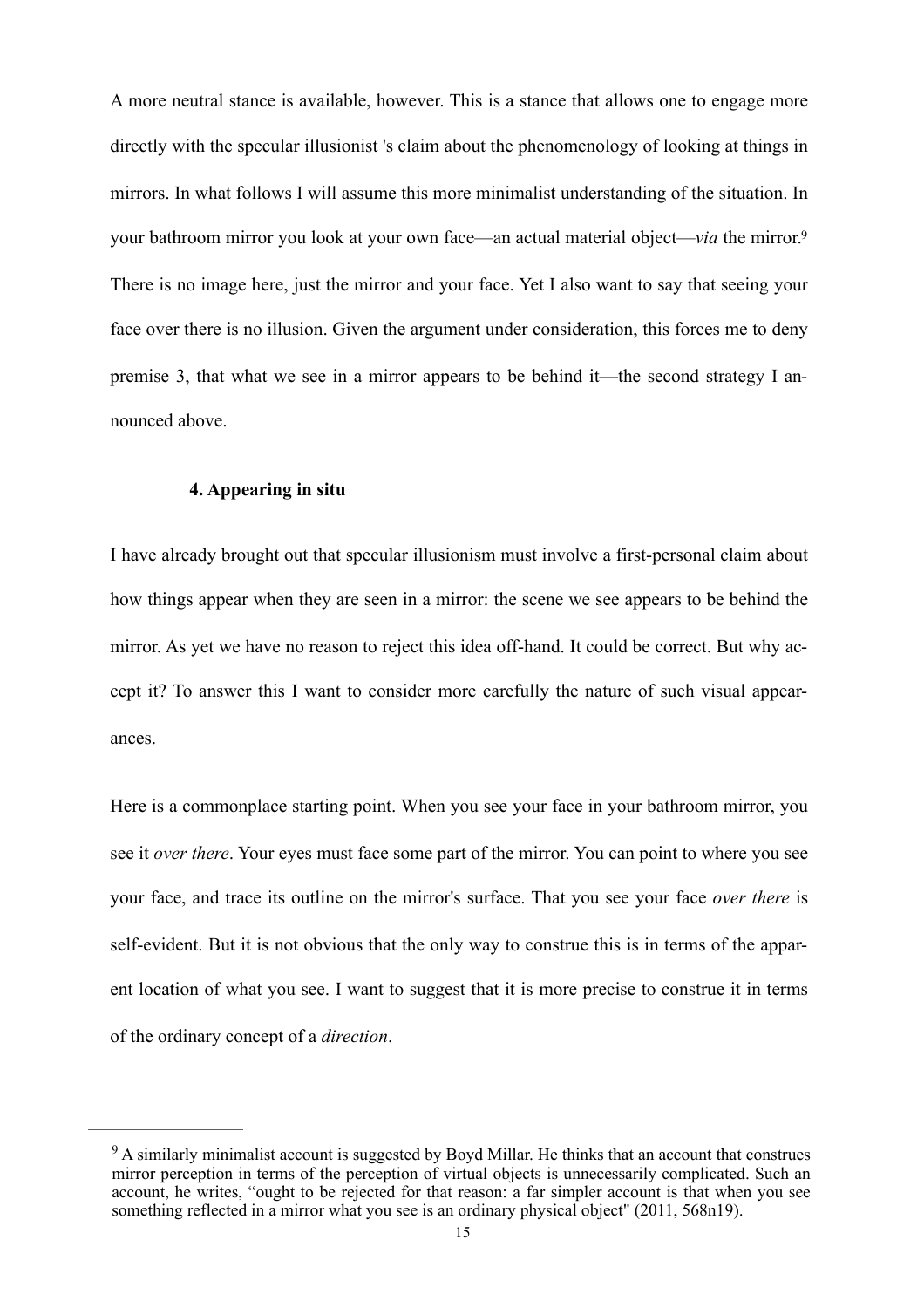Let me clarify the notion of direction in vision. As many philosophers have noted, the phenomenology of vision is structured in a field-like way. The things we see appear to us at some point or in some region of our visual field. Things can compete to occupy such regions; one thing that occludes another renders that other thing invisible from our point of view. What portion of the visual field is occupied by an object depends in part on where that object is located, but also on where we are, relative to that object. We can specify which portion of the visual field is occupied by an object we see by specifying a direction relative to us, for example by saying "I see the apple *over there*" or by pointing in the direction in which we have to look in order to see the apple.<sup>10</sup>

<span id="page-15-1"></span>Often, in specifying which portion of the visual field is occupied by an object we will indicate the location of that object in the world. But we need not. To explain this, we must see that the direction in which something can be seen does not necessarily determine the location the object appears to be in.

The two notions are conceptually distinct. When I walk past an object, the direction in which I can see the object changes as I move. Standing in the doorway, my desk is visible to me when I look straight ahead; when standing next to the bookcase, it is visible to my right. The direction in which I have to look to see the writing table has changed; still, the apparent location of the object remains the same. That is, the table does not appear to have moved.

In ordinary vision, the direction in which we can see an object and our perception of its location are regularly tied up. More strongly, often we can see an object in a certain location because we see it in a certain direction. When I see my table, looking straight ahead enables me

<span id="page-15-0"></span> $10$  I am talking here about perception, where what we become aware of is experienced as 'out there' in the world. The notion can also be used derivatively, for instance to indicate what part of our visual field is occupied by an after-image or phospheme.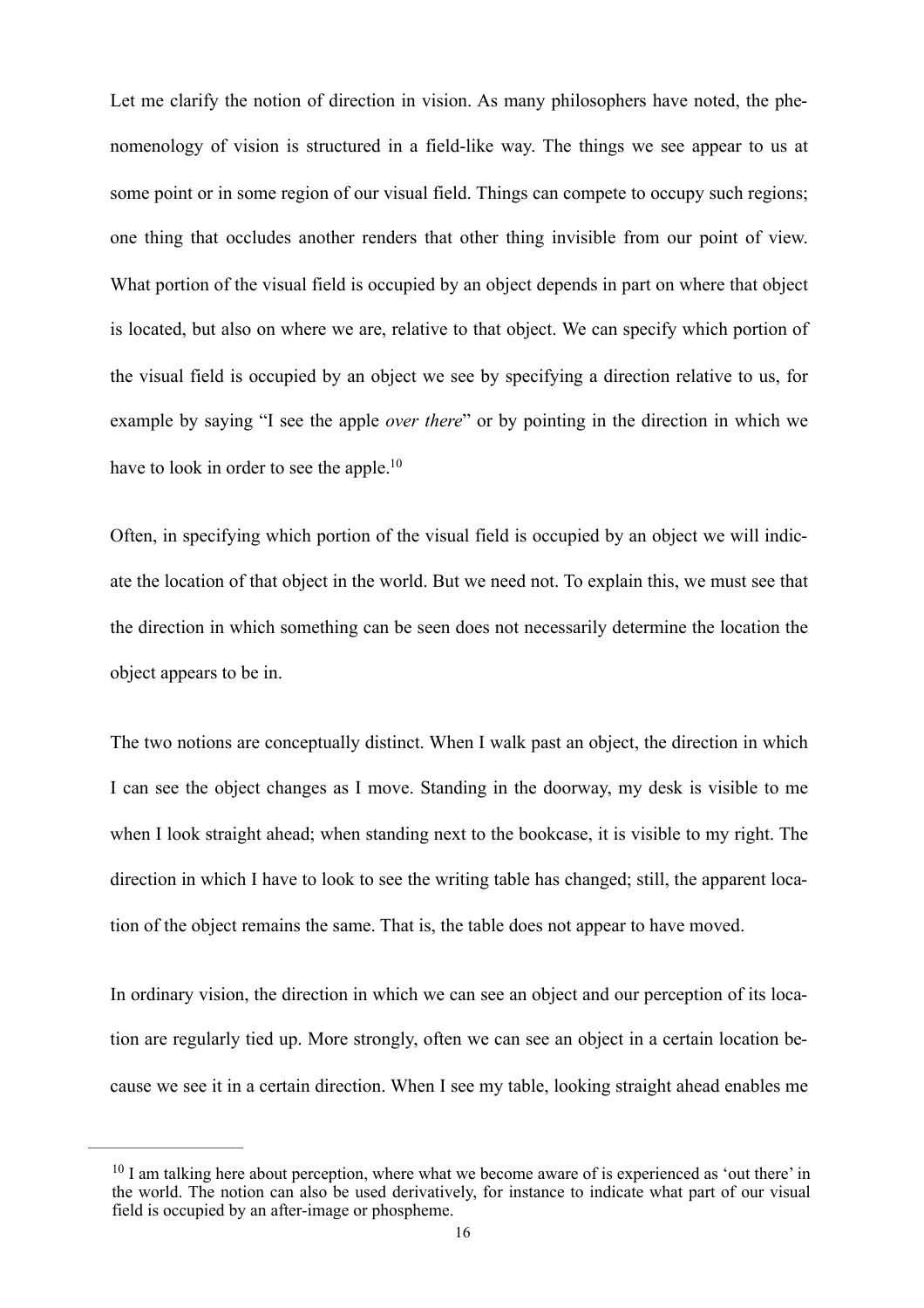to perceive the table located at some point in the space in front of me. This much is obvious. But what to make of it?

Anyone who restricts their diet of examples to straightforward scenarios like staring at one's tabletop might be tempted to think that seeing an object when looking in a certain direction just is seeing it as lying somewhere in that direction. It is this assumption that drives people like Vendler and Clark to advance specular illusionism as entirely obvious. For if seeing an object in a certain direction just is seeing it as located at some point in that direction, then from the fact that what you see in the mirror appears in the direction of the mirror, we must conclude that it appears to be located at some point in that direction. This would indeed give us reason to think that what we see in a mirror appears to be behind the mirror.

However, as soon as we acknowledge that mirrors make a specific contribution to our visual world, any such inference becomes controversial. It is natural to think that they do make such a contribution, on the basis of both their physical properties and the way they impact on the phenomenology of vision. Specular surfaces enable us to see things by looking in directions other than those in which those things lie. This is both a physical and, I suggest, a phenomenological fact.

The optical properties of mirrors make objects visible in directions that do not correspond with the actual location of those objects. Let me discuss two cases in order to demonstrate that to see an object when looking in a certain direction does not necessitate seeing it as located at some point in that direction.

**CASE 1:** In 1975 Dan Graham staged a performance work titled *Performer/Audience/Mirror*. The artist lectured with his back toward an audience, while facing a

17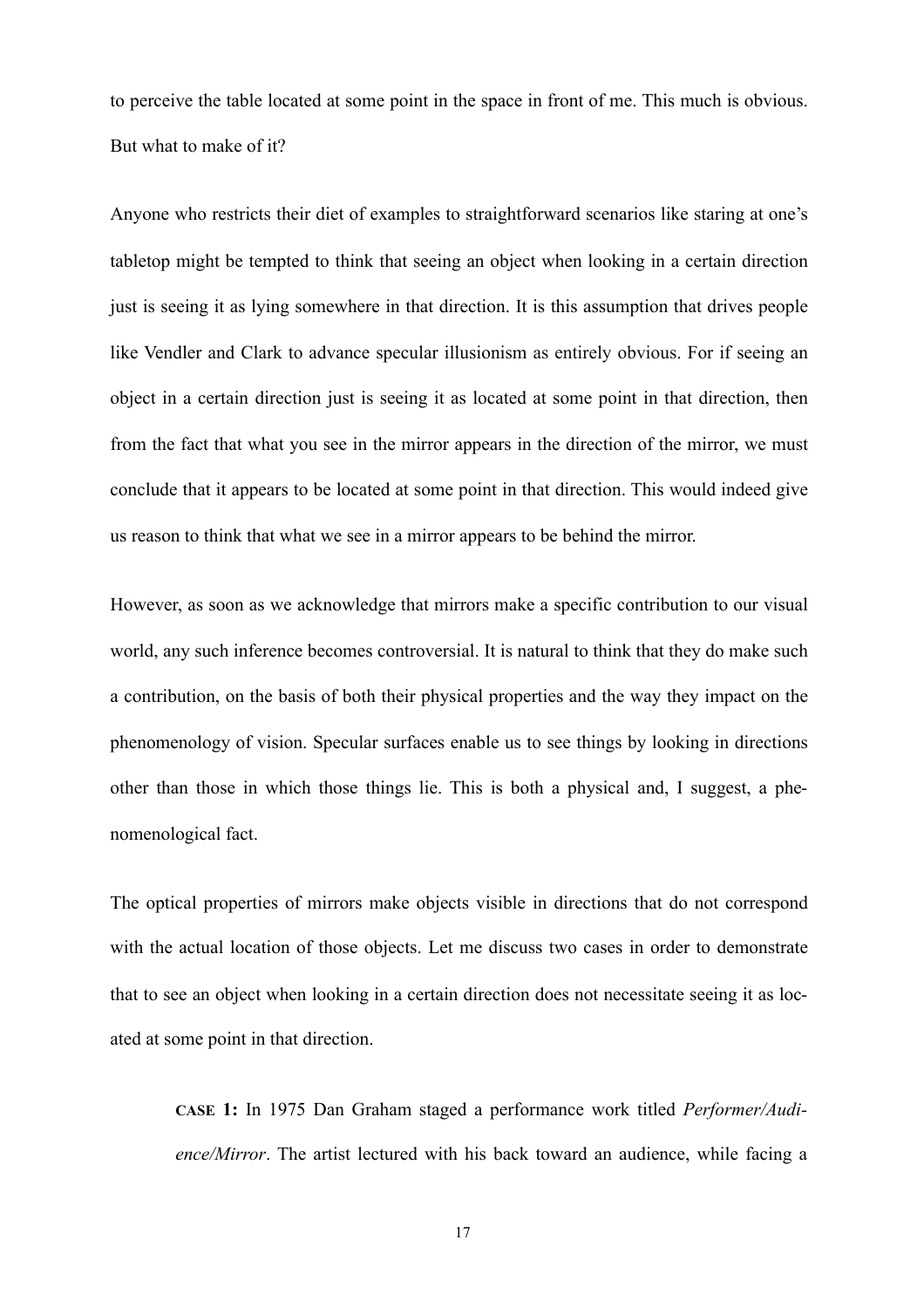large mirror. People seated in the audience were able to see Graham both from the back, partly occluding the mirror, and via the mirror, as his front was reflected in it.

When something is placed before a mirror it may be visible twice. This is familiar. But notice that in such a situation the object is visible by looking in two different directions. Depending on audience seating, Graham would have been visible both, say, to an audience member's right from the back, while his face would have been visible in another, slightly different direction. If seeing an object in a certain direction just amounts to seeing it located at some place in that direction, then, given that the audience could see a person by looking in two directions, it must have seemed to them that there were two people located before them. If objects of vision appear to be located in different locations, then they appear to be distinct ob-jects.<sup>11</sup>Yet clearly in such a situation there need not appear to be distinct 'Grahams'.<sup>[12](#page-17-1)</sup> Rather, the same person was visible to the audience in two distinct directions, and located at a point along only one of these.

<span id="page-17-2"></span>Here is a second case.

<span id="page-17-3"></span>**CASE 2:** Shimamura is travelling on a night train. The landscape outside is cloaked in darkness. Someone sits in his train car. It's wrong to look at the person directly, Shimamura thinks, but he covertly scrutinises their face using the reflection in the

<span id="page-17-0"></span><sup>&</sup>lt;sup>[11](#page-17-2)</sup> A point notoriously emphasised by Kant,  $KrV$  A264/B320.

<span id="page-17-1"></span><sup>&</sup>lt;sup>[12](#page-17-3)</sup> Further support for this can be found in a study by Jonas and Bertamini (2007). When people simultaneously see an object both head-on and reflected in a mirror, the mirror perception improves the person's estimation of the size and distance of the relevant object. As Millar explains, if we were always fooled by reflections in mirrors. "then in such situations a subject would perceive two objects, and the properties of the one would not provide any information about the size and distance of the other"  $(2011, 567)$ .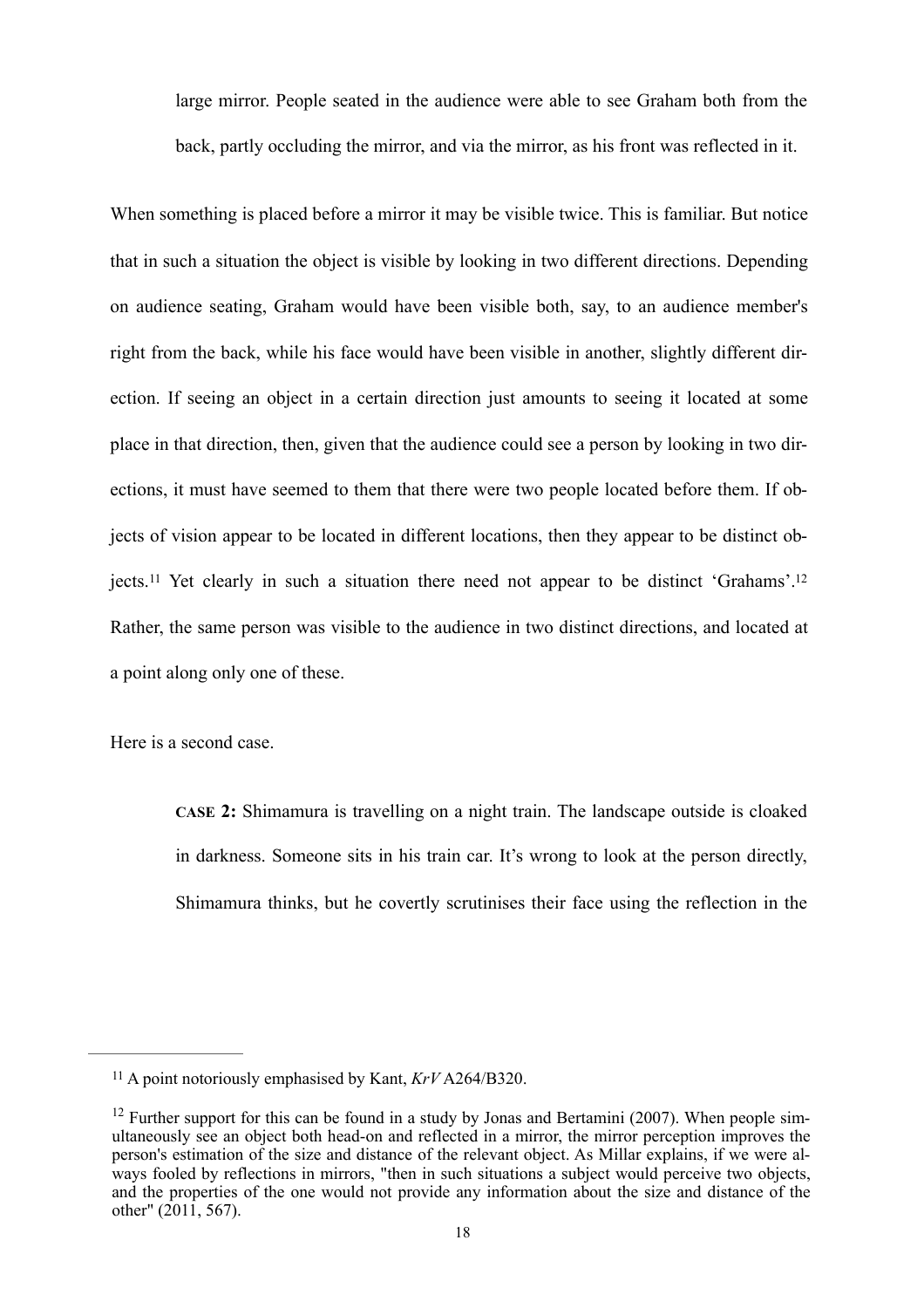<span id="page-18-1"></span>carriage window. All the while, he pretends to merely gaze at the moonlit fields outside, which are equally visible to him through the window.<sup>13</sup>

This situation is also familiar. Given their specular properties, windows can be mirrors, be it imperfect ones. This becomes clear when they look out on relative darkness. Because windows are also transparent, we encounter a situation that cannot arise with an ordinary mirror: we can see both something reflected in the window, and something visible to us through that window. If seeing an object when looking in a certain direction just is seeing it as lying somewhere in that direction, then it must have seemed to Shimamura that the person's face and the evening landscape were both in the same location, because they were visible in the same direction. The fellow traveller would have appeared to be hovering outside in the landscape. Yet this is not how things typically appear. Kawabata's characterisation in terms of a superimposition should ring true to anyone familiar with this kind of situation. What we see reflected in a window does not always appear to be located on its other side. Something can be seen in a specific direction without appearing to lie somewhere in that direction.

What do these two examples tell us? They make it clear that an object's apparent location is both distinct and distinguishable from the direction in which we see it. While what we see in a mirror is only visible to us when we look in the direction of the mirror, it need not appear to be located at some point in that direction. This opens up a more accurate way of capturing how faces appear in bathroom mirrors.

#### **5. Seeing mirrors**

When you see your face in your bathroom mirror, it appears *over there*. As I have shown, this may just mean that you see your face when looking in the direction of the mirror. That is the

<span id="page-18-0"></span>This case is taken from Yasunari Kawabata's novel *Snow Country* (1956) (雪国 *Yukiguni*, (1948)). [13](#page-18-1)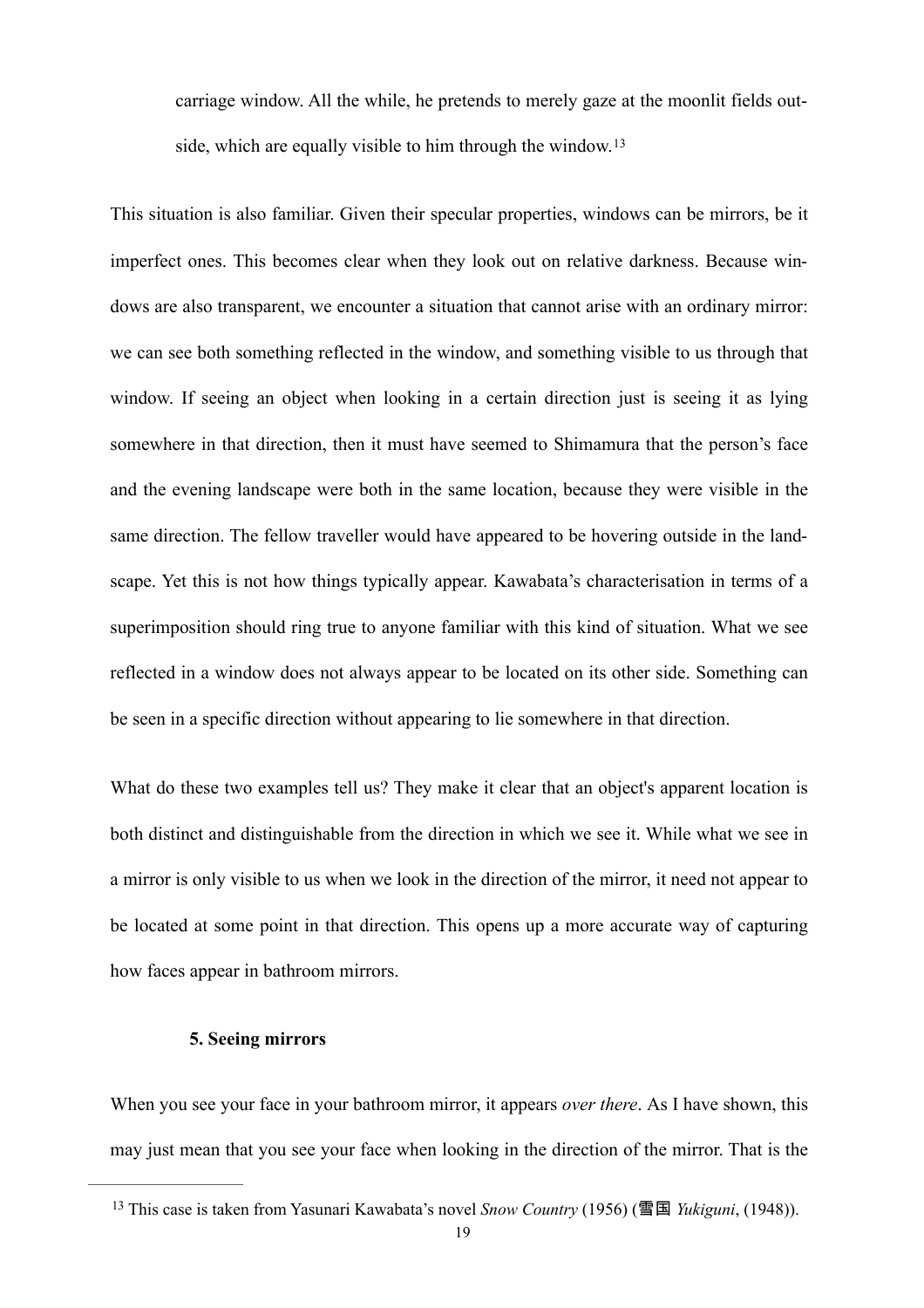direction in which your face is visible to you. This fact captures what is self-evident about where we see our face. Moreover, it explains why it is so natural to arrive at the conclusion that when we look in a mirror, it at least seems as though we see some objects where they are not. Anyone concerned with capturing how things appear can stop here.

The specular illusionist moves beyond this observation. They hold that (i) mirrors make things visible in directions other than those in which those things lie, (ii) but they also make those things appear to be located somewhere in the direction in which the mirror makes them visible. To do so, the specular illusionist must rely on a further premise. Only some general assumption about how mirrors impact on the phenomenology of vision would justify a move beyond what is self-evident when you see your face in the mirror. But can any such assumption be compelling?

Some authors have tried to motivate an assumption like this by suggesting that only a general understanding of how mirrors contribute to the phenomenology of vision can explain the possibility of those situations where mirrors undoubtedly fool us. Clare Mac Cumhaill, for example, holds that the possibility of epistemically innocent cases in which you remain unaware of the fact that you are looking in a mirror can only be explained by some general fact about how mirrors make things appear[.](#page-19-0)<sup>[14](#page-19-0)</sup> I want to explain why we need not feel pressured to accept this.

<span id="page-19-1"></span>Sometimes what we see in a mirror does appear to be located behind it. I mentioned how in magic shows mirrors may lead you to believe, wrongly, that things are located where there are not. A magician's stage-setting may be designed to render onlookers epistemically inno-

<span id="page-19-0"></span><sup>&</sup>lt;sup>[14](#page-19-1)</sup> Mizrahi (forthcoming) concurs, it seems, when she agrees that we must explain the possibility of erroneously perceiving an object as being located behind a mirror in terms of phenomenological similarities between mirror perception and perception of empty space.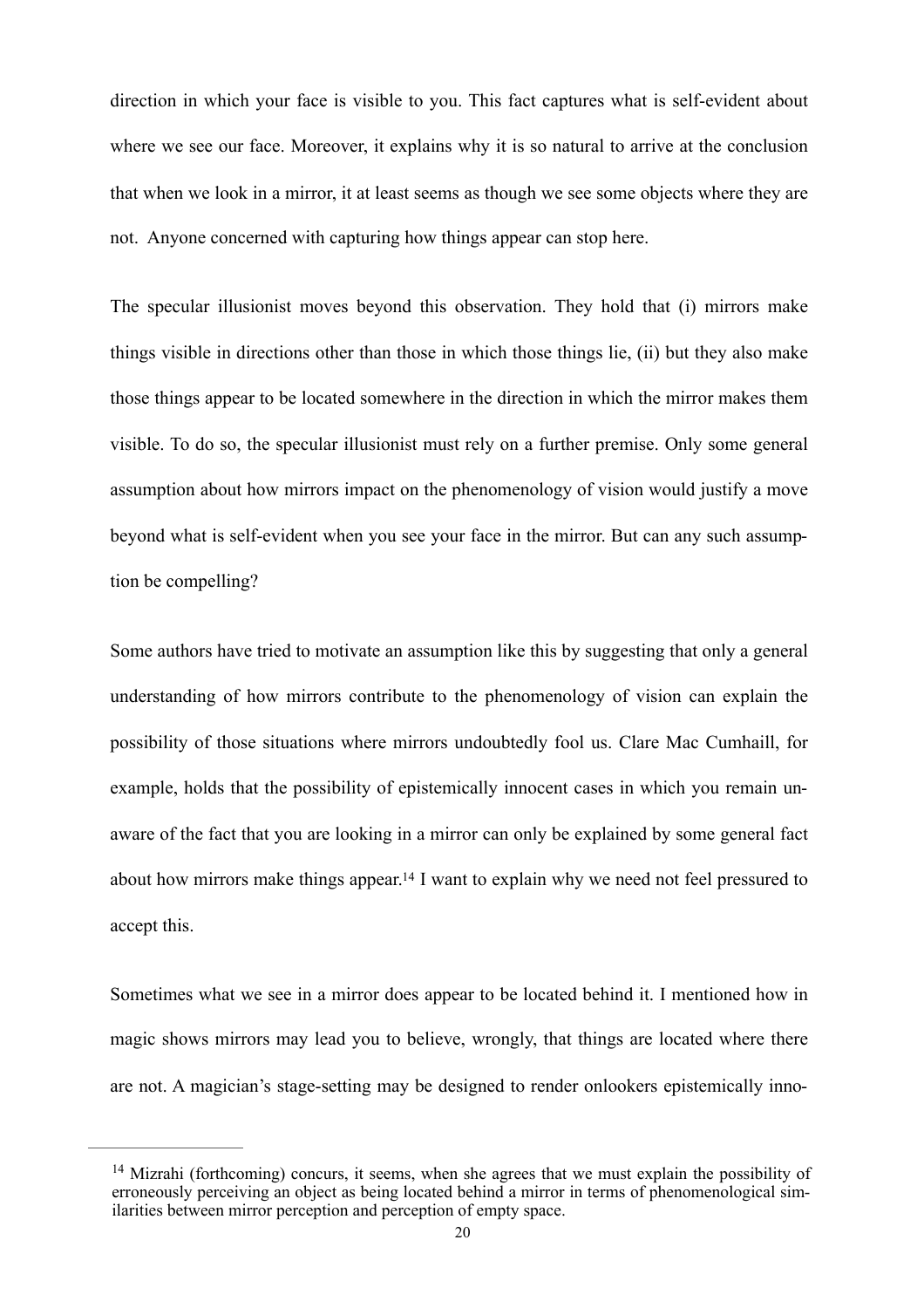cent. When this happens, you are simply not in a position to distinguish between your current experience of, say, looking at a hovering David Copperfield via one of his mirrors on stage, and that of looking at Copperfield hovering on stage, seen head-on. You would not be able to tell that you are looking at him via a mirror. Does the possibility of this kind of optical trickery reveal something about the impact mirrors as such make on the phenomenology of vision? Mac Cumhaill maintains that

if one can mis-take the specular case for the non-mediated perceptual case, as one does in cases of innocence, then how space looks "in" mirrors is indistinguishable from how it looks in non-mediated perceptual experience. (2011, p. 488)

Mac Cumhaill thinks that how, say, an office appears when seen in a mirror must be indistinguishable from how it appears when seen head-on, because only this can explain the possibility of being fooled in epistemically innocent cases. She takes the fact that mirrors can mislead us to reveal something about how mirrors as such contribute to the phenomenology of vision. If she is right, then epistemically innocent cases should be taken into account when one offers a considered view of where things appear to be located when we see them via a mirror, opening us up to the specular illusionist's description of how things appear. On this picture, we should be compelled to accept that the impact mirrors by and of themselves make on the phenomenology of vision is necessarily indistinguishable from the impact of say, a transparent window or a hole in the wall, despite the fact that this is not always obvious to one.

Mirrors, on this line of thought, would make no recognisable contribution to visual phenomenology, but pass themselves off as something else that does make such a contribution, in particular as an empty space or transparent medium. If correct, this would vindicate the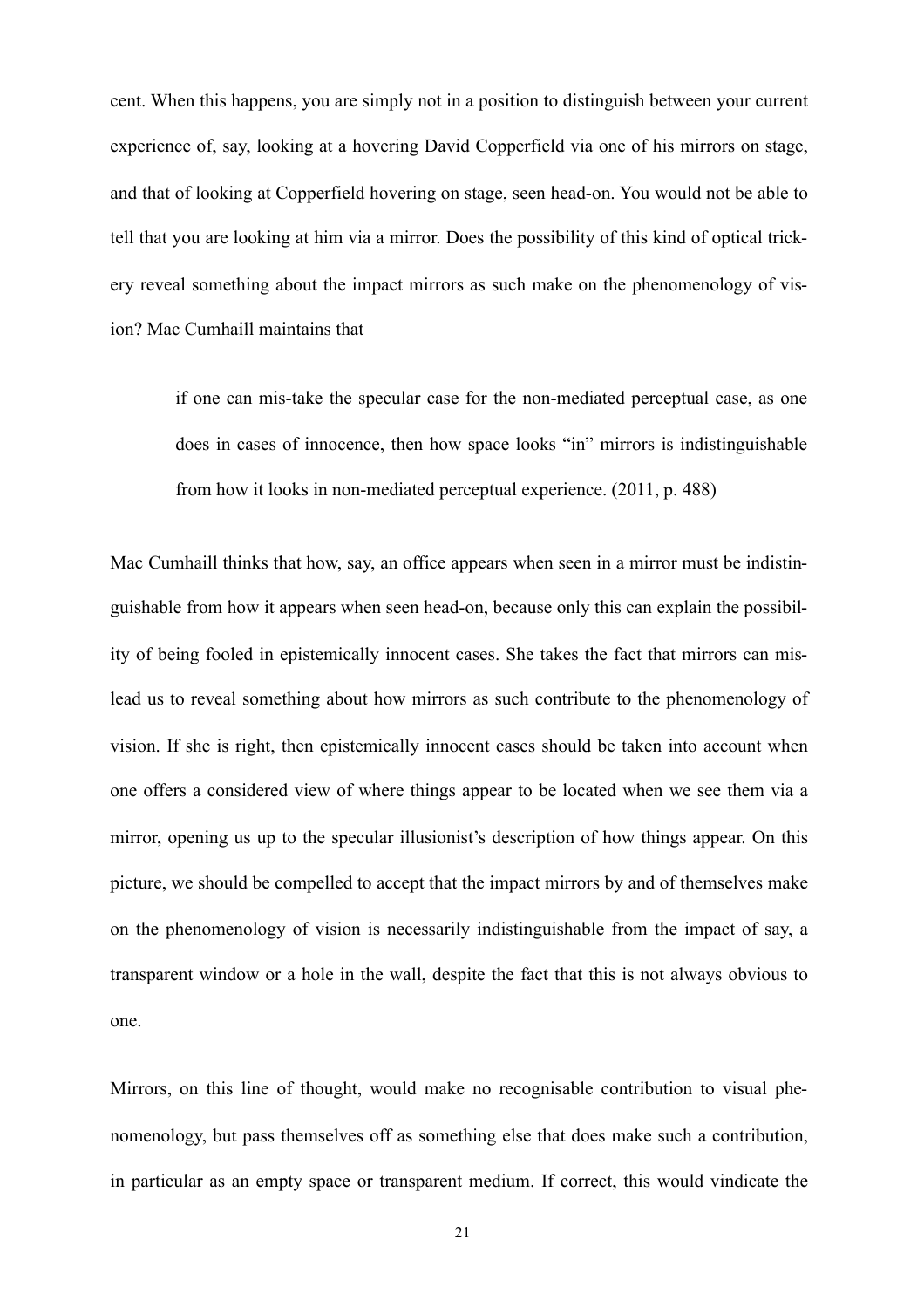specular illusionist's characterisation of how things appear in mirrors. It would force us to accept that what we see in a mirror appears to be behind it, even if things do not overall seem so when we stand in front of our bathroom mirror.

But the reasoning here is fallacious. Quite generally, one cannot validly argue from an observed failure to distinguish two things to the conclusion that these things are indistinguishable. I can mistake a parsnip for a carrot. That does not mean that parsnips and carrots are indistinguishable. It just means that I am poor at identifying root vegetables, which tells you more about me than about parsnips and carrots. Similarly, mirrors can fool us. But that at best shows that under certain conditions it may be hard or even impossible to appreciate their contribution to visual phenomenology; it does not follow that this contribution necessarily remains obscure in all circumstances. At best, the possibility of mirror trickery shows that mirror perception is *potentially* indistinguishable from seeing things head-on. This conclusion is perfectly compatible with a mirror's contribution being obvious in the vast majority of cases.

Mirrors do make a recognisable contribution to visual phenomenology. When you stand in front of your bathroom mirror, you can clearly see that you are looking in a mirror. In part this is because you see the mirror itself. It occludes a portion of the wall. You see its silvery surface and its edges. Of course, often mirrors are colourless and might not ever stand out for their own visual appearance. But it is a mistake to think that in order for something to be visible, it needs to possess a distinct visual appearance on a par with the visual quality of a tomato or a human face. True, the look of the human face enables us to reliably distinguish situations in which we see a face from situations in which we see something else. But to account for their visibility it already suffices to point out that mirrors can and do have some impact on how the scenes and objects we see in mirrors visually appear to us.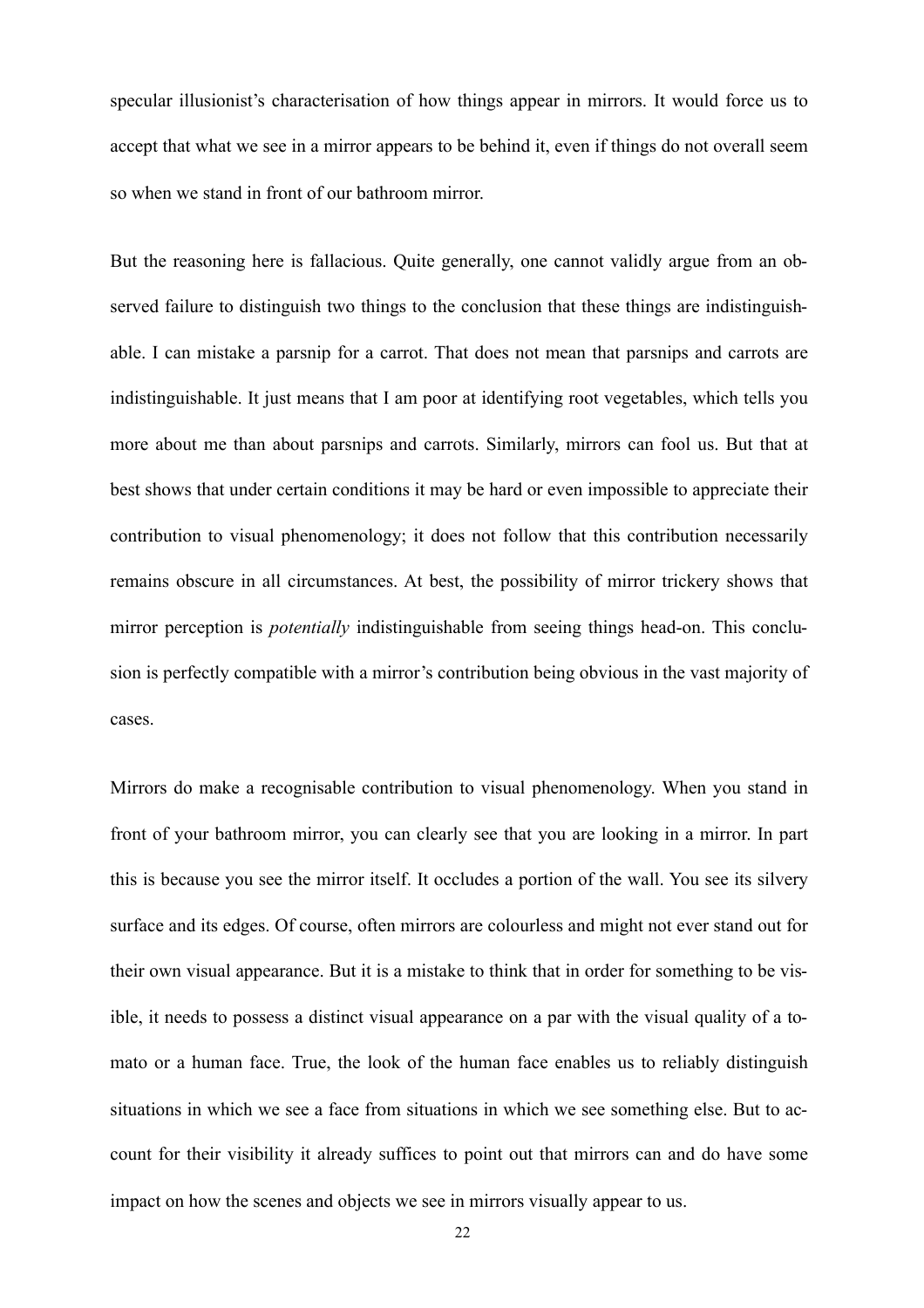To illustrate this, consider the following. How a green necktie visually appears cannot exclusively be captured in terms of its visible qualities, but is equally determined by the conditions of illumination, as Wilfred Sellars famously brought out (Sellars 1997, 37). Those familiar with the colour of their favourite necktie may perceive those illumination conditions themselves when they consider which tie to put on. To acknowledge this, we are not forced to suppose that conditions of illumination themselves have a distinctive appearance in the same way that the necktie does. Their visibility is indirect, depending on how something else is visible. It may well be that you can only perceive a fitting room's illumination conditions because of how, given this illumination, your necktie appears. But that does not mean conditions of illumination cannot be seen.

<span id="page-22-1"></span>Mirrors are visible as such, apart from any frames enclosing them. As with Sellars' illumination conditions, to be visible, mirrors need not themselves have a distinctive look. Their visibility may be indirect. The discernible silvery quality of mirrors may simply be attributable to how the qualities of objects seen in the mirror are visible to you[.](#page-22-0)<sup>[15](#page-22-0)</sup> People can reliably tell when they are looking at a mirror. As such, we must not reduce the way mirrors figure in our experience to how empty space or transparent surfaces figure in experience. We have no reason to deny that mirrors make a distinctive contribution to visual phenomenology.

In typical engagements with mirrors, the mirror is itself seen, and it is not treated as a hole or transparent medium. Moreover, ordinarily we are able to visually distinguish mirror perception from perceptual situations in which the object seen is located somewhere in the direction in which we see it. This matters. It suggests that even visually the experience of seeing some-

<span id="page-22-0"></span> $15$  Consider also the visibility of soap bubbles. While a bubble itself lacks colour, due to how the multi-layered surface reflects and transmits specific frequencies of light, the thin outer layer of a soap bubble creates an optical interference that makes the bubble appear coloured (such 'colours' are called 'Newton's colours'). The bubble is visible, but there is no way that it looks in and of itself.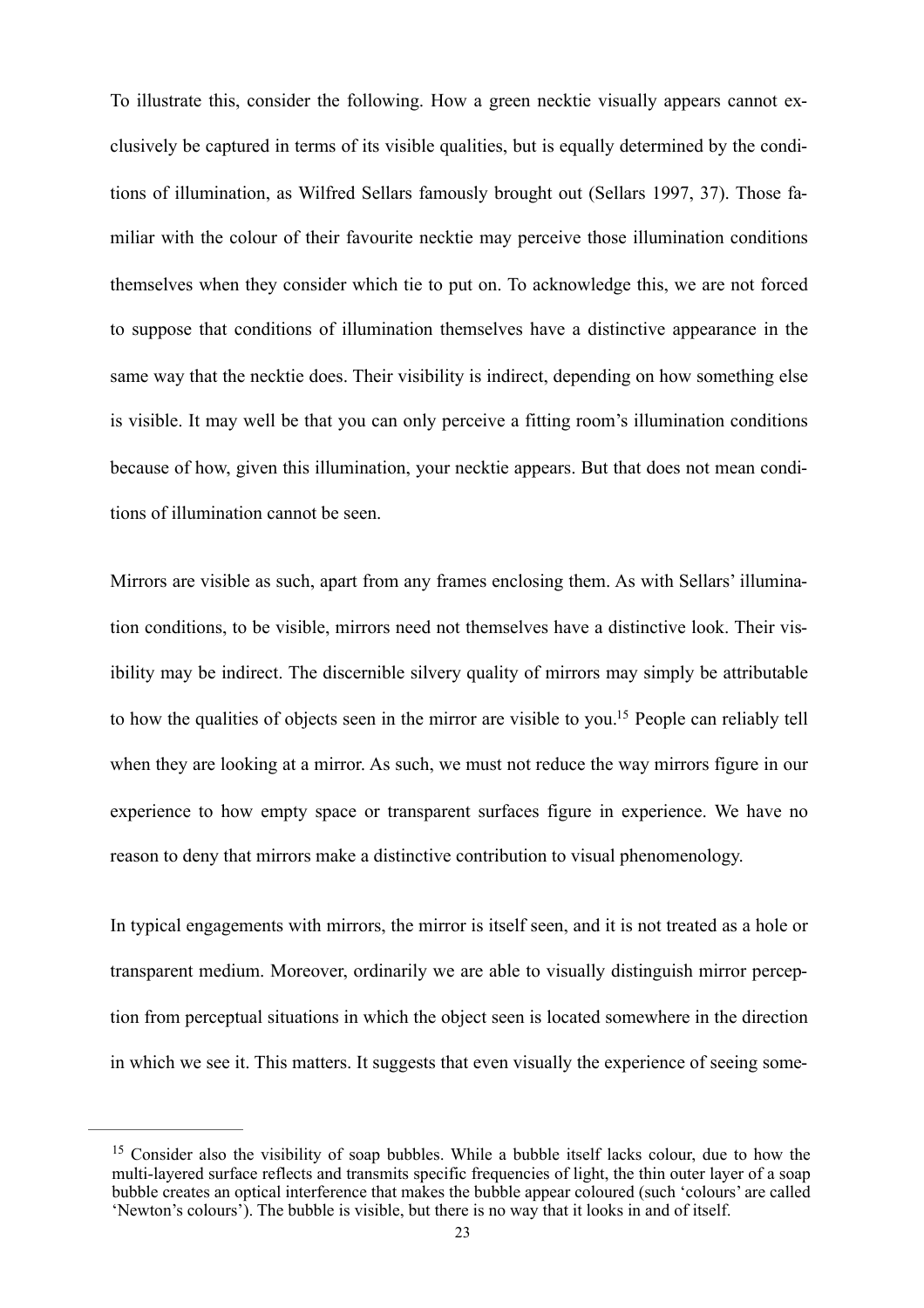thing in a mirror is not exactly like the experience of seeing something head-on. The specular illusionist, by contrast, must assume that what appears in a mirror, in virtue of being a reflection, must appear visually exactly like any other scene. They assume that how things appear in mirrors must be equated with how things appear head-on, as seen through a window or an opening in the wall. I have argued there is no reason to accept such assumptions.

## **6. Conclusion**

Imagine yourself back in your bathroom. You can see your face in the direction of the mirror, but you also know that your face is not in fact located over there. Had you not been familiar with the kind of contribution mirrors make to the world of vision, this might have seemed baffling: seeing something in a direction in which it manifestly is not located. An illusion! While we may still appreciate this kind of confusion, I have shown that it need not involve a misleading dimension to the way things appear. The confusion arises purely because of a lack in knowledge of how mirrors contribute to the visual world.

The specular illusionist tries to move beyond this. She maintains that, regardless of our awareness of the fact that we see something reflected in a mirror, it will invariably appear visually as though the object we see is located behind the surface of the mirror. In this sense, she claims, mirror appearances are illusory. I have shown that there is no reason to think this. Construed as a claim about an object's location, the claim goes well beyond what is selfevident, and remains without a sufficient basis. The claim only has a ground when construed as concerning the direction in which we see an object. But such a visual experience does not amount to an illusion. Rather, it precisely brings out that mirrors contribute to the visual world by enabling us to see things in directions in which these things are not located. Our everyday experience with mirrors reflects a basic optical truth.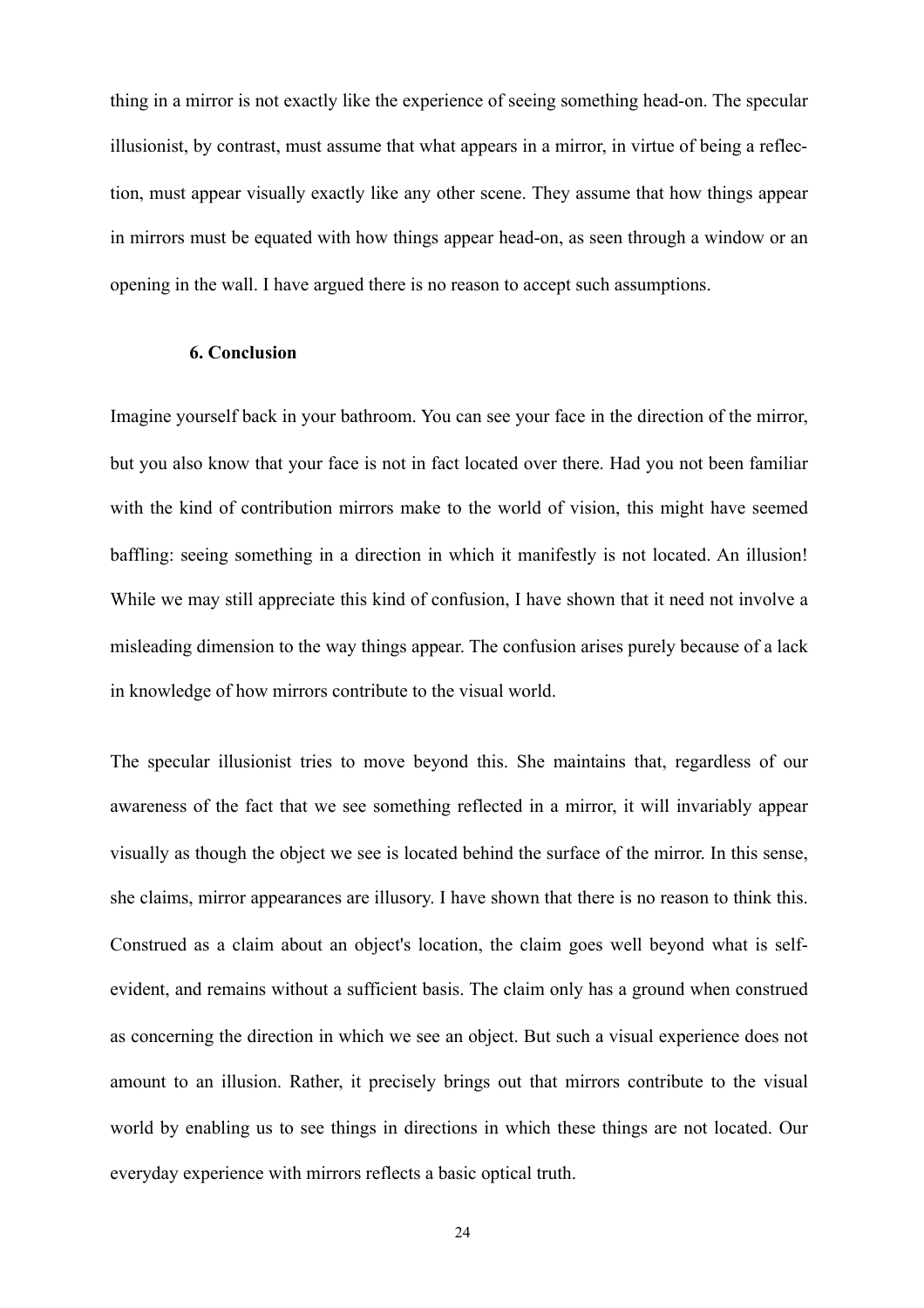Philosophical catoptrics, the philosophical study of the optical properties of mirrors, demands further work if we are to understand the diverse ways in which objects can become visible to us. It reveals real, precise distinctions between phenomena that in ordinary vision may seem to be the same. Such revelations enable us to recast familiar issues in the philosophy of perception.

Philosophers tend to be unreasonably sceptical of appearances. Frequently, however, systematic investigation shows that not the appearances, but our theories about them are the cause of error.[16](#page-24-0)

### <span id="page-24-1"></span>**References**

- Bertamini, Marco, Rebecca Lawson, and Dan Liu. 2008. "Understanding 2D Projections on Mirrors and on Windows". *Spatial Vision* 21 (3–5): 273–289.
- Block, Ned. 1974. "Why Do Mirrors Reverse Right/Left but Not up/down?" *The Journal of Philosophy* 71 (9): 259–277.
- Casati, Roberto. 2012. "Illusions and Epistemic Innocence". In C. Calabi (ed.), *Perceptual Illusion:. Philosophical and Psychological Essays*. London: Palgrave MacMillan, 192– 201.
- Clark, Austen. 1996. "Three Varieties of Visual Field". *Philosophical Psychology* 9 (4): 477– 495. doi:10.1080/09515089608573196.

Evans, Gareth. 1982. *The Varieties of Reference*. Ed. McDowell, J. Oxford: Clarendon Press.

<span id="page-24-0"></span><sup>&</sup>lt;sup>[16](#page-24-1)</sup> Earlier versions of this material were presented to audiences in Toronto, Washington, and Antwerp. Special thanks go to Mike Bruno, Roberto Casati, Caitlin Dolan, Laura Gow, Benj Hellie, Grace Helton, Mark Kalderon, Mohan Matthen, Chris Meyns, Boyd Millar, Vivian Mizrahi, Bence Nanay, and Nick Young.